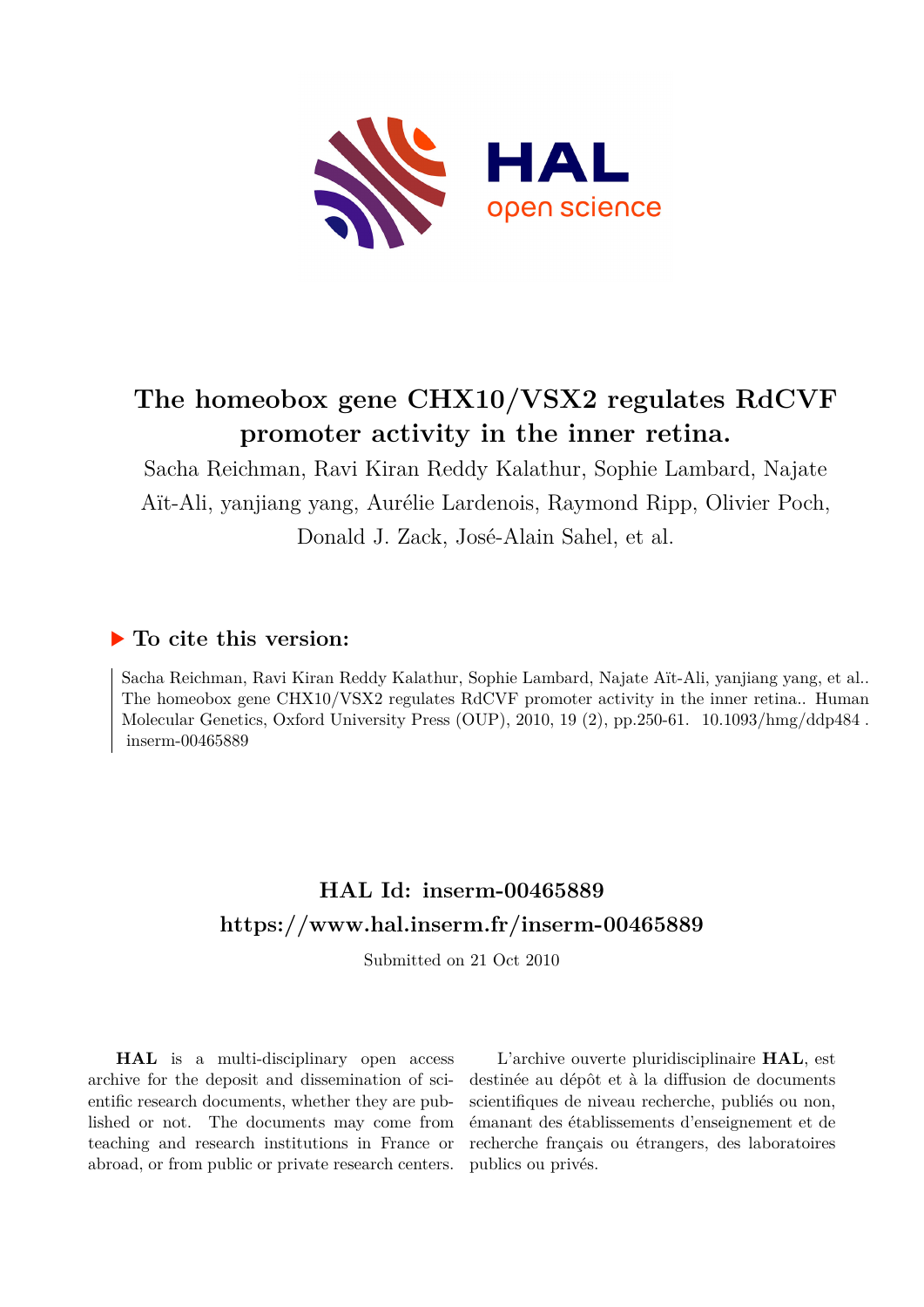## *The homeobox gene CHX10/VSX2 regulates RdCVF promoter activity in the inner retina*

Sacha Reichman <sup>1</sup> , Ravi Kiran Reddy Kalathur <sup>2</sup> , Sophie Lambard <sup>1</sup> , Najate Aït-Ali <sup>1</sup> , Yanjiang Yang <sup>3</sup> , Aurélie Lardenois <sup>2</sup> , **Raymond Ripp** <sup>2</sup> **, Olivier Poch** <sup>2</sup> **, Donald J. Zack** <sup>1</sup> **, Jos**é**-Alain Sahel** <sup>1</sup> **, Thierry L**é**veillard** 1 \*

*Institut de la vision 1 INSERM : U968 , Universit*é *Pierre et Marie Curie - Paris VI , CNRS : UMR7210 , FR*

*IGBMC, Institut de G n tique et de Biologie Mol culaire et Cellulaire 2* <sup>é</sup> <sup>é</sup> <sup>é</sup> *INSERM : U964 , CNRS : UMR7104 , Universit*é *de Strasbourg , Parc D*'*Innovation 1 Rue Laurent Fries - BP 10142 67404 ILLKIRCH CEDEX,FR*

*Wilmer Ophthalmological Institute 3 Johns Hopkins University School of Medicine , 600 N. Wolfe St.T TBaltimore,T MD 21287,US*

\* Correspondence should be adressed to: Thierry Léveillard <thierry.leveillard@inserm.fr >

#### **Abstract**

**Rod-derived Cone Viability Factor (RdCVF) is a trophic factor with therapeutic potential for the treatment of retinitis pigmentosa, a retinal disease that commonly results in blindness. RdCVF is encoded by Nucleoredoxin-like 1 (Nxnl1 ), a gene homologous with the family of thioredoxins that participate in the defense against oxidative stress. RdCVF expression is lost after rod degeneration in the first phase of retinitis pigmentosa, and this loss has been implicated in the more clinically significant secondary cone degeneration that often occurs. Here we describe a study of the Nxnl1 promoter using an approach that combines promoter and transcriptomic analysis. By transfection of selected candidate transcription factors, chosen based upon their expression pattern, we identified the homeodomain proteins CHX10/VSX2, VSX1, and PAX4, as well as the zinc finger protein SP3, as factors that can stimulate both the mouse and human Nxnl1 promoter. In addition, CHX10/VSX2 binds to the Nxnl1 promoter in vivo . Since CHX10/VSX2 is expressed predominantly in the inner retina, this finding motivated us to demonstrate that RdCVF is expressed in the inner as well as the outer retina. Interestingly, the loss of rods in the rd1 mouse, a model of retinitis pigmentosa, is associated with decreased expression of RdCVF by inner retinal cells as well as by rods. Based upon these results, we propose an alternative therapeutic strategy aimed at recapitulating RdCVF expression in the inner retina, where cell loss is not significant, to prevent secondary cone death and central vision loss in patients suffering from retinitis pigmentosa.**

**MESH Keywords** Animals ; Eye Proteins ; genetics ; metabolism ; Gene Expression Regulation ; Genes, Homeobox ; Homeodomain Proteins ; genetics ; metabolism ; Humans ; Mice ; Mice, Inbred BALB C; Mice, Knockout; Promoter Regions, Genetic; Protein Binding; Retina; metabolism; Retinitis Pigmentosa; genetics; metabolism; Thioredoxins ; genetics ; metabolism ; Transcription Factors ; genetics ; metabolism

## **INTRODUCTION**

Retinitis pigmentosa (RP) is an inherited photoreceptor degeneration leading to progressive visual loss that affects approximately 1 in 3,000 individuals worldwide (1 ). RP is characterized by an initial loss of night and peripheral vision caused by the degeneration of rod photoreceptors, and this is generally followed by the loss of central visual acuity due to secondary degeneration of cone photoreceptors (2 –4 ). Forty loci responsible for RP have been mapped and 31 of the responsible genes have been identified ( http://www.sph.uth.tmc.edu/RetNet/ ). Most of the mutations identified to date have been found in genes encoding proteins that are expressed specifically or preferentially by rods  $(2, 5 - 7)$ , and they generally act by triggering photoreceptor death by apoptosis  $(8, 9)$ .

The rd1 mouse model of RP carries a recessive mutation in the beta subunit of rod phosphodiestase (Pde6b ). The mutation leads first to the rapid degeneration of rods, and this is followed by the death of cones  $(6, 10-12)$ . The fact that the Pde6b gene is expressed solely by rods implies that the cones degenerate through a non–cell autonomous mechanism. Clinically, in humans, the secondary loss of cones is the event that represents the major visual handicap, since cones are necessary for color and high acuity vision.

To study the mechanisms underlying the secondary cone death, we transplanted the photoreceptor layer from normal mice into the eyes of rd1 mice just after rod loss and showed that these grafts resulted in the partial rescue of the host animals' cones (13 , 14 ). In vitro , the trophic effect was shown to be mediated by proteins(s) secreted by rods (13 , 14 ). A cone viability activity was previously described ( 15 ), but it was the identification of rod-derived cone viability factor (RdCVF), a novel trophic factor specifically expressed by rods that was identified by expression cloning, that led to a therapeutic strategy aimed at preventing cone death and central vision loss in patients suffering from RP (16 ). This strategy, in theory, should apply regardless of the nature of the mutation causing the primary rod degeneration (1 ). In this model, the death of rods in the first phase of the disease results in the loss of expression of RdCVF, which in turn leads to cone death through a mechanism related to the loss of trophic support (17 ). Consistent with this model is the intriguing finding that the sequences of RdCVF and its paralogue RdCVF2 (18 ) are homologous to the family of thioredoxins (19 , 20 ), proteins involved in the defense mechanisms against oxidative stress (21 –23 ). RdCVF and RdCVF2 correspond to the unspliced products of the nucleoredoxin-like genes Nxnl1 (Txnl6 ) and Nxnl2 , respectively, and encode enzymatically inactive proteins with a truncation within the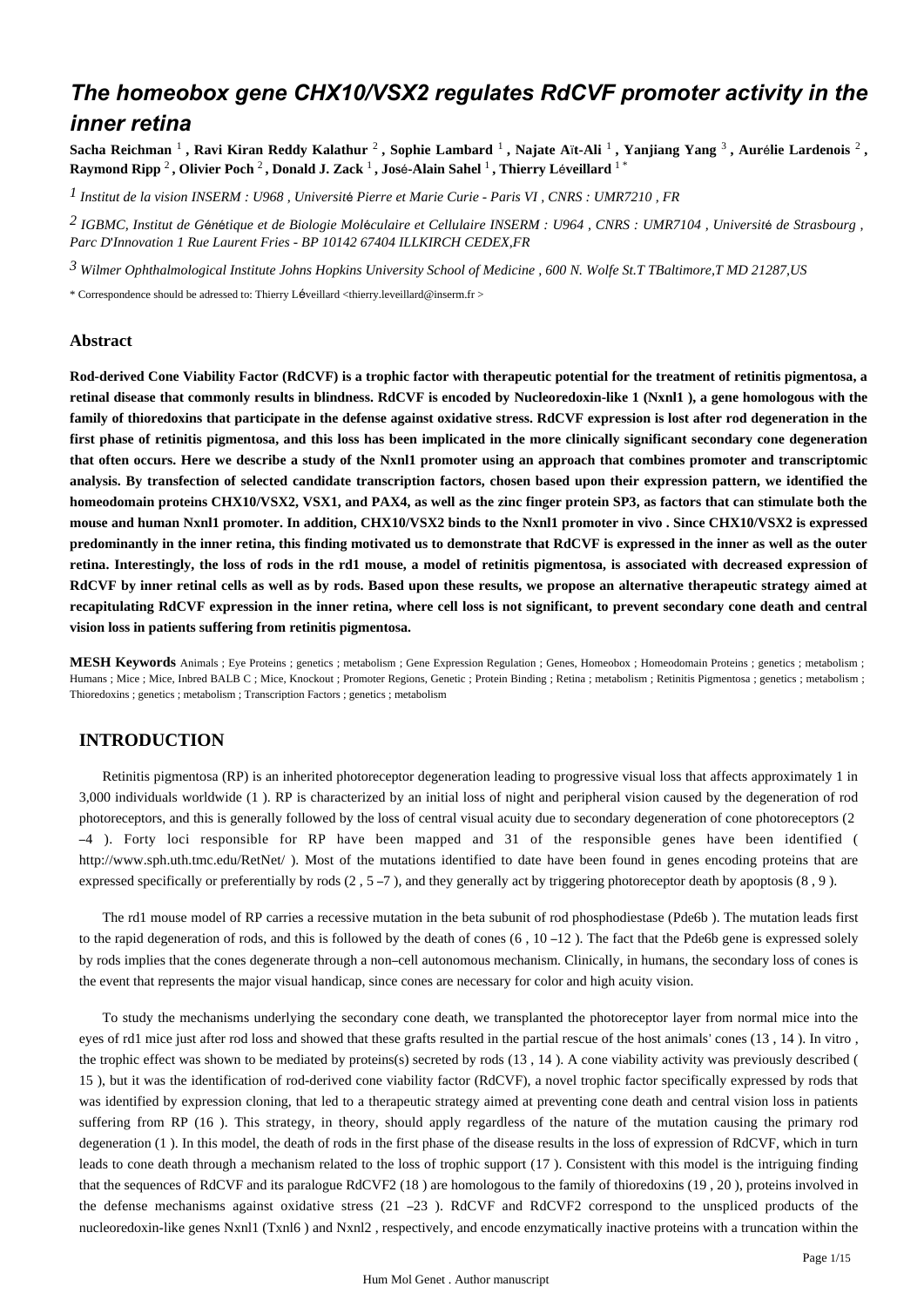thioredoxin fold (18 ), similar to TRX80 (24 ). Interestingly, the spliced products of the nucleoredoxin-like genes, the longer isoforms RdCVFL and RdCVF2L, which encode putative thioloxidoreductase enzymes, may provide a way to link photo-oxidative stress that affects cones particularly (25 ) to an adaptive trophic response (26 ).

We hypothesize that protection of cones in RP could be achieved by recapitulating normal RdCVF expression in patients whose rods have been lost. One way to accomplish this would be through expression of exogenous RdCVF, for example by viral vector delivery (27 ), encapsulated cell technology (28 , 29 ), or by protein injection (30 ). Another approach would be to increase retinal levels of RdCVF by modulating expression of the endogenous gene. The restricted expression of RdCVF to the retina (16 ) (see also Txnl6 at http://biogps.gnf.org ) suggested that it might be possible to upregulate its promoter without significantly affecting expression in other tissues. With this goal in mind, we have undertaken an effort to define the Nxnl1 promoter and the transcription factors that regulate its activity. We have taken advantage of the opportunities provided by analysis of the transcriptome of the outer retina to develop a bioinformatic approach to identify candidate transcription factors (TFs) that could regulate Nxnl1 expression. This analysis identified 44 candidate TFs, and these were screened in a transient transfection assay for the ability to transactivate the Nxnl1 promoter. We demonstrate here that the homeoproteins CHX10/VSX2, VSX1 and PAX4, and the zinc finger protein SP3 can activate both the mouse and human RdCVF promoters. The identification of CHX10/VSX2, VSX1, which have been reported elsewhere to be involved in bipolar cells differentiation (31 , 32 ), led us to reexamine the expression of RdCVF in the retina. This reexamination demonstrated that RdCVF is not only expressed by photoreceptors as previously thought, but is also expressed in the inner retina, most likely by bipolar cells.

## **RESULTS**

#### **Selection of transcription factors candidates**

In order to identify transcription factors (TFs) that were candidate regulators of the nucleoredoxin-like 1 (Nxnl1 ) gene, two successive incremented filters were applied. First, the Transfac® database was used to identify transcription factors that are predicted to bind to the 4.2 kb region upstream of the mouse Nxnl1 gene. This analysis yielded 133 predicted TFs (Supplementary Table 1 ). The second filter, which retained from this set only those TFs expressed in the photoreceptor-containing outer region of the retina (402 TFs), reduced the candidate list to 44 TFs (Table 1 ). This selection utilized Affymetrix-based transcriptome analysis of the outer retina of 35 day old mice. The expression profiles of this subset of 44 TF candidates can be classified into two patterns based upon relative expression in the photoreceptor region of the retina vs. the whole (neural) retina: 27 TFs have an outer retina/neural retina ratio above 1, indicating preferential expression in the photoreceptor layer (e.g. Crx ) and 32 TFs whose retina/brain ratio is higher that 1, potentially indicating involvement in a function that is particularly important in the retina (e.g. Chx10/Vsx2 ). As deduced from the pattern of expressed sequence tags (ESTs) available in the public databases, some of the 44 candidate factors are preferentially expressed in the retina, while others are more widely expressed (Table 1 ).

#### **Screening of candidate transcription factors for their activity to transactivate the Nxnl1 promoter**

Although the mouse and human Nxnl1 5′ upstream regions do not show any obvious sequence conservation (Supplementary Fig. 1 ), which we found to be a surprising finding given their similar expression patterns, we nevertheless screened the 44 candidate TFs on both mouse and human promoter constructs because we felt that the finding of common activity between the two species would likely indicate functionally important conservation that might not be evident from simple linear sequence comparison. For the transactivation assays, 4.2 kb and 2.1 kb of the mouse and human 5′ Nxnl1 upstream regions, respectively, were cloned upstream of the luciferase reporter plasmid pGL4. The 44 candidate TFs were tested by transient transfection of HEK 293 cells with increasing dose (0.3, 0.6 or 0.9 μg) of the respective expression plasmid, and reporter activity was tested by dual luciferase assay 48 hours post-transfection. Chx10/Vsx2 , Gtf2i , Rora , Pax4 , Yy1 and Sp3 were all found to activate the mouse promoter in a dose dependant manner (Fig. 1A ). At the highest transfected dose (0.9 µg), Chx10/Vsx2 demonstrated 3.3 +/− 0.2 fold activation (p < 0.001), Gtf2i 2.1 +/− 0.1 (p < 0.001); Rora 3.3 +/− 0.2 (p < 0.001), Pax4 8.0 +/− 0.4 (p < 0.001), Yy1 1.5 +/− 0.2 (p < 0.001) and Sp3 demonstrated 10.5 +/− 0.5 (p < 0.001) fold activation. We also noticed that some TFs, as Cux1 and Max reduce the activity of the promoter in a dose-dependent manner. The potential role of homeogenes as Chx10/Vsx2 and Pax4 in the regulation of RdCVF expression was further highlighted when the 44 TFs were assayed on the human NXNL1 5' upstream region. Chx10/Vsx2 demonstrated 10.9 +/− 0.9 fold activation (p < 0.001) at the highest dose (0.9 μg), Pax4 11.4 +/− 0.6 (p < 0.001), Crx 3.7 +/− 0.2 (p < 0.001), TLX2 4.2 +/− 0.2 (p < 0.001), Sp3 6.9 +/− 0.2 (p < 0.001), SP1 1.8 +/− 0.1 (p < 0.001), Usf1 3.6 +/− 0.1 (p < 0.001), Gtf2i 4.0 +/− 0.2 (p < 0.001), Pcaf/Kat2b 2.5 +/− 0.2 (p < 0.001), POU2F1 4.3 +/− 0.1 (p < 0.001), and Yy1 2.0 +/− 0.1 ( $p < 0.001$ ) fold activation (Fig. 1B).

#### **Activity of other homeodomain proteins on the mouse and human Nxnl1 promoters**

Since our bioinformatics analysis of the Nxnl1 promoter could have missed some important regulators, and because of the high frequency of homeodomain (HD) factors identified in our transient transfection analysis (Fig. 1 ) together with the known importance of HD proteins as important regulators of retinal gene expression (33 ), we evaluated the ability of additional HD proteins expressed in the retina (RAX, IRX6, VAX2, VSX1, SIX6 and OTX2) for their ability to activate the Nxnl1 promoter. On the mouse promoter, of the total of 8 HD factors tested, 4 showed dose-dependent activation activity (Fig. 2A ). At the highest dose, Chx10/Vsx2 activated the promoter

Page 2/15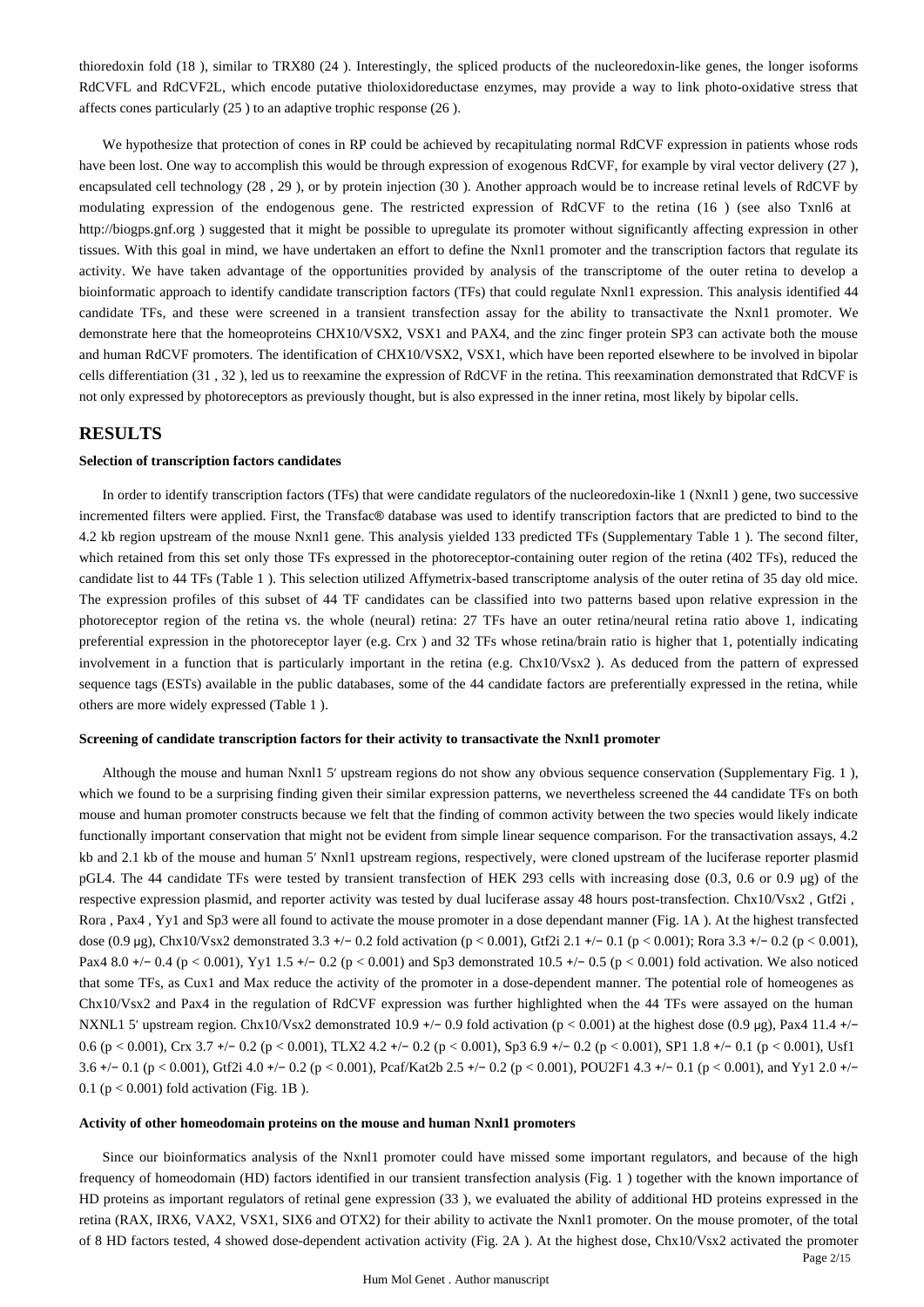3.6 +/− 0.3 (p < 0.001) fold, Irx6 4.3 +/− 0.2 fold (p < 0.001), Vsx1 5.4 +/− 0.4 fold (p < 0.001), and Six6 2.0 +/− 0.1 fold (p < 0.01). On the human promoter, 7 of the 8 HDs tested showed dose-dependent activation (Fig. 2B ). At the highest dose, Chx10/Vsx2 activated the promoter 11.8 +/− 1.4 fold (p < 0.001), Irx6 3.0 +/− 0.1 fold (p < 0.01), Vax2 4.8+/−0.2 fold (p < 0.001), Vsx1 11.6 +/− 1.4 fold (p < 0.001), Six6 3.3 +/− 0.1 fold (p < 0.01), Otx2 5.1 +/− 0.1 fold (p < 0.001), and Crx 3.6 +/− 0.3 fold (p < 0.001). Chx101/Vsx2 , Vsx1 , Six6 , and Irx6 regulated both the mouse and human constructs. These results highlight the potential importance of HD proteins as regulators of RdCVF expression. Furthermore, the fact that only a subset of the tested HD proteins were able to active the RdCVF promoter, even though they all recognize a common TAAT core sequence, demonstrates substantial specificity in the reporter assay used in our analysis.

#### **RdCVF is expressed by cells in the inner retina**

From our combined studies, the TFs that showed activity with both the mouse and human promoters were Chx10/Vsx2 , Vsx1 , Pax4 , Sp3 , Six6 , and Irx6 . As noted above, we felt that these factors that were active on both the mouse and human Nxnl1 promoter constructs were the strongest candidates to be biologically important regulators of RdCVF expression in vivo . We were therefore surprised to see Chx10/Vsx2 and Vsx1 in this group because both have been reported to be expressed in the inner nuclear layer (INL) of the retina but not in photoreceptors, and RdCVF was thought to be predominantly expressed in photoreceptors, although a possible signal was present in the INL (16 ). To resolve this uncertainty, we reexamined the expression pattern of RdCVF by in situ hybridization. Using an exon 1 riboprobe that should detect mRNA for both RdCVF and RdCVFL, we observed expression of RdCVF in the outer nuclear layer (ONL) of wild type mice, which is consistent with what was observed previously (16). However, we also detected a weaker but reproducibly present in situ signal in the INL. As a control to test whether this INL signal was truly due to Nxnl1 expression or reflected background signal or perhaps cross-hybridization with another gene, we tested retinal sections from a Nxnl1 null mouse (Fig. 3A ) (Cronin et al., in revision). The absence of signal in both the ONL and INL of the Nxnl1 −/− retina demonstrates that the observed signal in the wild type retina is real, indicating that in addition to the ONL, RdCVF is also expressed in the INL of the mouse retina.

According to our previous observations (16 ), RdCVF is expressed in a rod-dependant manner since it is easily detectable in the retina of PN8 rd1 mice, but it is not detectable at PN35, after rod degeneration (Fig. 3B ). The loss of ONL expression of RdCVF seems explained by the loss of rods. However, the loss of RdCVF expression observed in the INL seemed surprising since there is no obvious loss of INL cells. Since Chx10/Vsx2 is involved in the differentiation of rod-bipolar cells, we examined the rod-bipolar cells in the retina at PN35 using protein kinase Cα (PKCα, red) as a marker (34 ). We did not observe any difference in PKCα labeling between rd1 mice at PN8 and PN35 (Fig. 3B ) or between the Nxnl1 +/+ and −/− retinas (Fig. 3A ). These results suggest that the INL cells that were producing RdCVF are still present, but have turned off their expression of the gene.

#### **Increased expression of Chx10/Vsx2 in the inner retina of rd1 mice**

The expression profile of Chx10/Vsx2 was also studied by in situ hybridization in wild-type (wt) and mutant mice. The expression of Chx10/Vsx2 was localized in the INL of wt mice, consistent with a report (35 ), and was found to be expressed at a similar level in the retina of Nxnl1 −/− mice (Fig. 4A ). In the rd1 retina, we observed that expression of Chx10/Vsx2 was down regulated between PN8 and PN35 (Fig. 4B ), as reported in the wild type mouse (36 ). However, at PN35, the expression of Chx10/Vsx2 is higher in rd1 compared to wt retina (Fig. 4B ), an observation that we confirmed by real time PCR (Fig. 4C ). One trivial technical explanation for the observed increased expression of Chx10/Vsx2 is that the lack of ONL cells at P35 causes the INL cells to be a higher proportion of the remaining total retinal cells, and hence RNA from bipolar cells, for example, would appear to represent a higher fraction of total retinal RNA. To take into account this potential "artifact", we analyzed the expression of Nrp2 , a gene specifically expressed by ganglion cells (37 ) ( Supplementary Fig. 2 ), since enrichment of ganglion cell RNA should parallel that of INL cells. The expression of Nrp2 was indeed increased in wt compared to rd1 retina (1.7 +/− 0.1 fold), in a proportion that corresponded to the loss of rod photoreceptors in the rd1 retina. Using this value for normalization, the observed 3.8 +/− 0.2 fold increase in Chx10/Vsx2 expression would represent an actual increase of 2.4 fold +/− 0.1, indicating that there is indeed a real increase in Chx10/Vsx2 expression at the cellular level in the rd1 retina after rod degeneration.

#### **Chx10/Vsx2 binds the Nxnl1 promoter in vivo**

The above data is consistent with the possibility that Chx10/Vsx2 could regulate RdCVF expression in INL cells in vivo . In order to assess this hypothesis, we performed chromatin immunoprecipitation (ChIP) with mouse retina and anti-CHX10/VSX2 antibodies. The immunuprecipitate was used as a template for PCR with primers specific to the Nxnl1 , Vsx1 and β−globin promoter regions (negative control). As a positive control, we used the known interaction between CHX10/VSX2 protein and Vsx1 promoter (38 ). Compared to the no antibody control, amplification of the Nxnl1 promoter region was significantly enhanced by the presence of the anti-CHX10/VSX2 antibody (Fig. 5 ). This shows that in the retina in vivo , a fraction of CHX10/VSX2 is bound to the Nxnl1 promoter, supporting a model in which the activation of expression of RdCVF by CHX10/VSX2 is mediated by binding to an element within the promoter.

#### **Synergistic activation of the Nxnl1 promoters**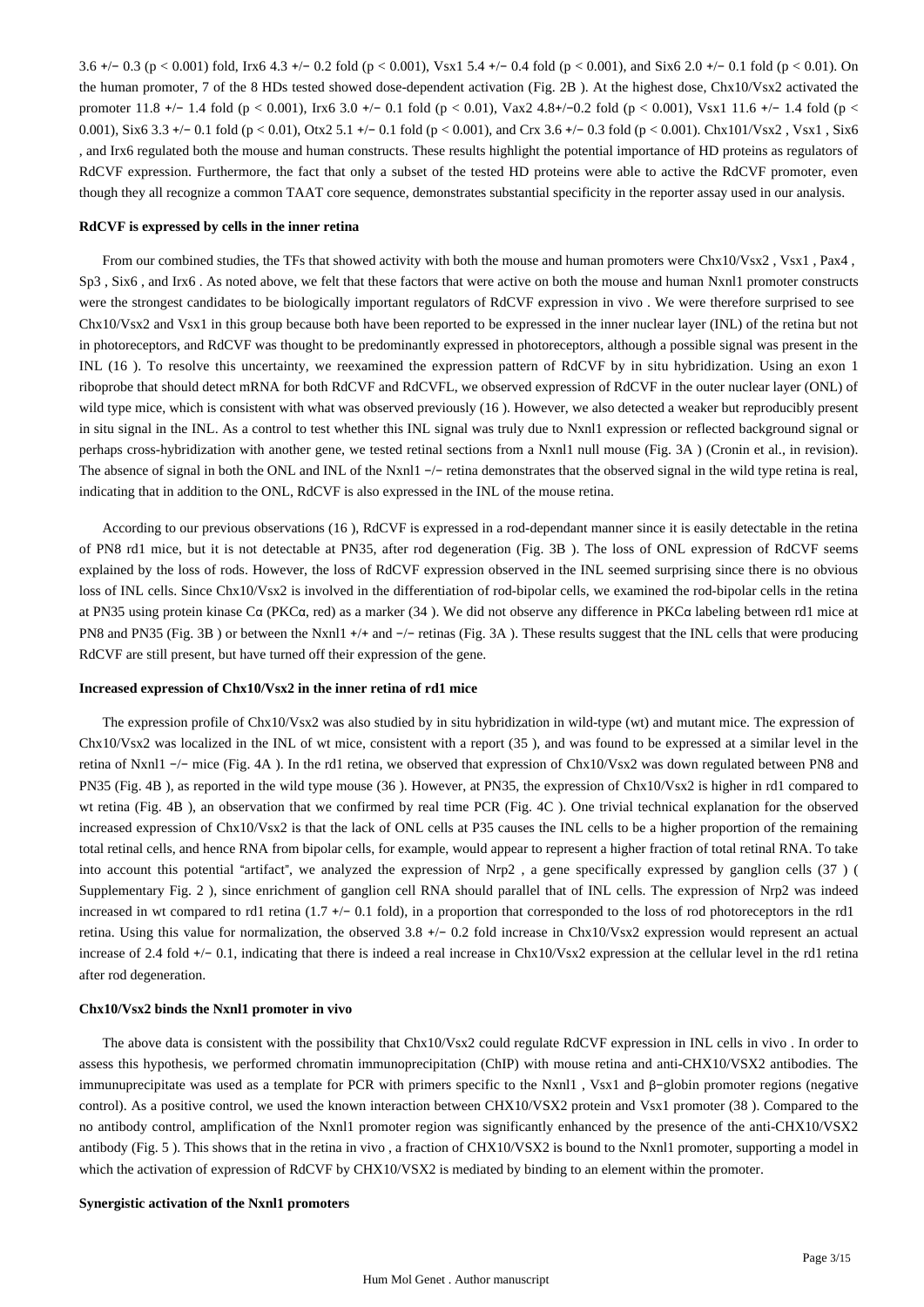To explore possible interactions and cooperativity between Chx10/Vsx2 and other selected TFs, we tested Chx10/Vsx2 activity individually or in combination with a subset of TFs (Fig. 6A and B ). On the mouse promoter, the results showed that significant enhancement of transcriptional activation could be obtained upon co-expression of Chx10/Vsx2 and Vsx1 (+27.9% more than a simple additive effect), Chx10/Vsx2 -Pax4 (+25.8%), Chx10/Vsx2 -TLX2 (+46.2%). On the human promoter, the synergistic activity was observed for the same couple of TFs: Chx10/Vsx2 -Vsx1 (+69.4%), Chx10/Vsx2 -Pax4 (+96.4%), Chx10/Vsx2 -TLX2 (+13.9%). The fact than 0.9 μg of each TF transfected individually (Fig. 1 and 2 ) does not activate the RdCVF 5′ region to the same extent as the combination of 0.5 μg of Chx10/Vsx2 + 0.5 μg of the other TF (Fig. 6 ) supports the synergetic effect observed here. Although Usf1 can activate the human Nxnl1 Promoter, its co-transfection with Chx10/Vsx2 led to a reduction of activity with both the mouse and human Nxnl1 promoter constructs.

## **DISCUSSION**

#### **A bioinformatic approach to study the Nxnl1 promoter**

The methodologies employed in the study of gene regulation at the promoter level classically involve gene reporter assays using transient transfection of luciferase, or other, reporters aimed at mapping the promoter sequences necessary and sufficient to drive the activity of the reporter constructs. Thereafter, this mapping information is used to identify, by diverse approaches including one-hybrid screening, the transcription factors (TF) that bind to these DNA elements (39, 40). The development of functional genomic approaches, such as transcriptomics, and bioinformatics tools allowed us to employ an alternative strategy. The sequences of DNA that define the binding sites of transcription factors are generally quite degenerate, and as a result programs aimed at identifying putative TF binding sites within promoter regions are often imprecise and give variable results depending upon the binding thresholds that are chosen, and result in considerable false positive and false negative predictions. For example, use of the Transfac® database identified 13,242 putative DNA binding elements within the 4.2 kb sequence 5' upstream of the translation initiation site of the Nxnl1 gene. As an alternative approach, since the absence of phylogenic conservation of the Nxnl1 promoter region prevented us from using sequence conservation as a method to aid in the identification of functionally important sites, we reasoned that the transcription factors regulating the Nxnl1 gene should be expressed in the outer retina. We further reasoned that those TFs that could transactivate both mouse and human Nxnl1 promoter constructs would be particularly strong candidates as biologically relevant regulators. We have defined the transcriptome of the outer retina of the mouse using Affymetrix GeneChip®-based microarray analysis, work that took advantage of the layered structure of the retina which allows the purification of the outer retina by sectioning of flat-mounted retinas using a vibratome (41 ). Signal intensity was used to filter among the transcription factors that possess a predicted DNA binding element in the Nxnl1 promoter, i.e. those whose expression was detected over a given threshold were chosen (see Material and Methods). The threshold used corresponds to the value above which the expression is unambiguous. This led us to establish a list of 44 candidate transcription factors that were tested in a transient transfection reporter assay. This novel approach was successfully developed and led to the identification of three transcription factors, two homeoproteins (CHX10/VSX2 and PAX4)) and one zinc finger (SP3) protein that could regulate Nxnl1 expression.

#### **Chx10/Vsx2 regulates the activity of the Nxnl1 promoter**

By screening the list of candidate transcription factors selected through these bioinformatics and expression criteria, we identified three factors (Pax4 , Chx10/Vsx2 and Sp3 ) that in a transient transfection-based assay demonstrated reproducible activity on both the mouse and human Nxnl1 promoters. This result was further substantiated by the observation that another Chx10 -like factor, Vsx1 , also demonstrates a similar activity, and by the finding of synergistic activation of Chx10 /Vsx2 with Vsx1 , Pax4 and TLX2 on both mouse and human Nxnl1 promoters. The proposed biological role of Chx10 /Vsx2 in the regulation of RdCVF expression in vivo is supported by chromatin immunoprecipitation studies (Fig. 5 ).

In our transcriptomic data, the TFs were selected through their expression in the outer retina. Thus, the identification of Pax4 and Sp3 seemed reasonable given that Pax4 is expressed by photoreceptor cells (42 ) and the Sp3 -related factor Sp4 regulates the photoreceptor gene Pde6b (43 ). However, given their exclusive expression in the inner retina (31 , 32 , 44 , 45 ), the presence of Chx10/Vsx2 and Vsx1 in the outer retina preparation was unexpected and most likely results from a contamination during vibratome sectioning. Considering that RdCVF was originally described to be expressed by rod photoreceptors, its regulation by TFs normally present in the inner part of the retina was surprising. The data presented in this paper show that RdCVF is expressed in inner retinal cells in addition to photoreceptors ( Fig. 3A ). The exon 1 probe used detects mRNA encoding both the short and the long isoforms of RdCVF. Additionally, the two other homeoproteins, SIX6 and OTX2, that activate the Nxnl1 promoter (Fig. 2), are expressed in the INL (46, 47), further supporting the role of these homeodomain proteins in the expression of RdCVF in the INL. The Nxnl1 signal revealed by in situ hybridization most likely arises from bipolar cells since we have previously demonstrated by RT-PCR, using freshly dissociated cells, that Müller glial cells do not express RdCVF (16 ). While the role of the expression of RdCVF by bipolar cells is unclear, it is perhaps significant that CRX, a transcription factor expressed in photoreceptors that controls photoreceptor differentiation (48 ), is also expressed in the INL (36 , 49 ). Additionally, since the Nxnl1 gene encodes secreted proteins, its expression by bipolar cells may be related to the trophic support of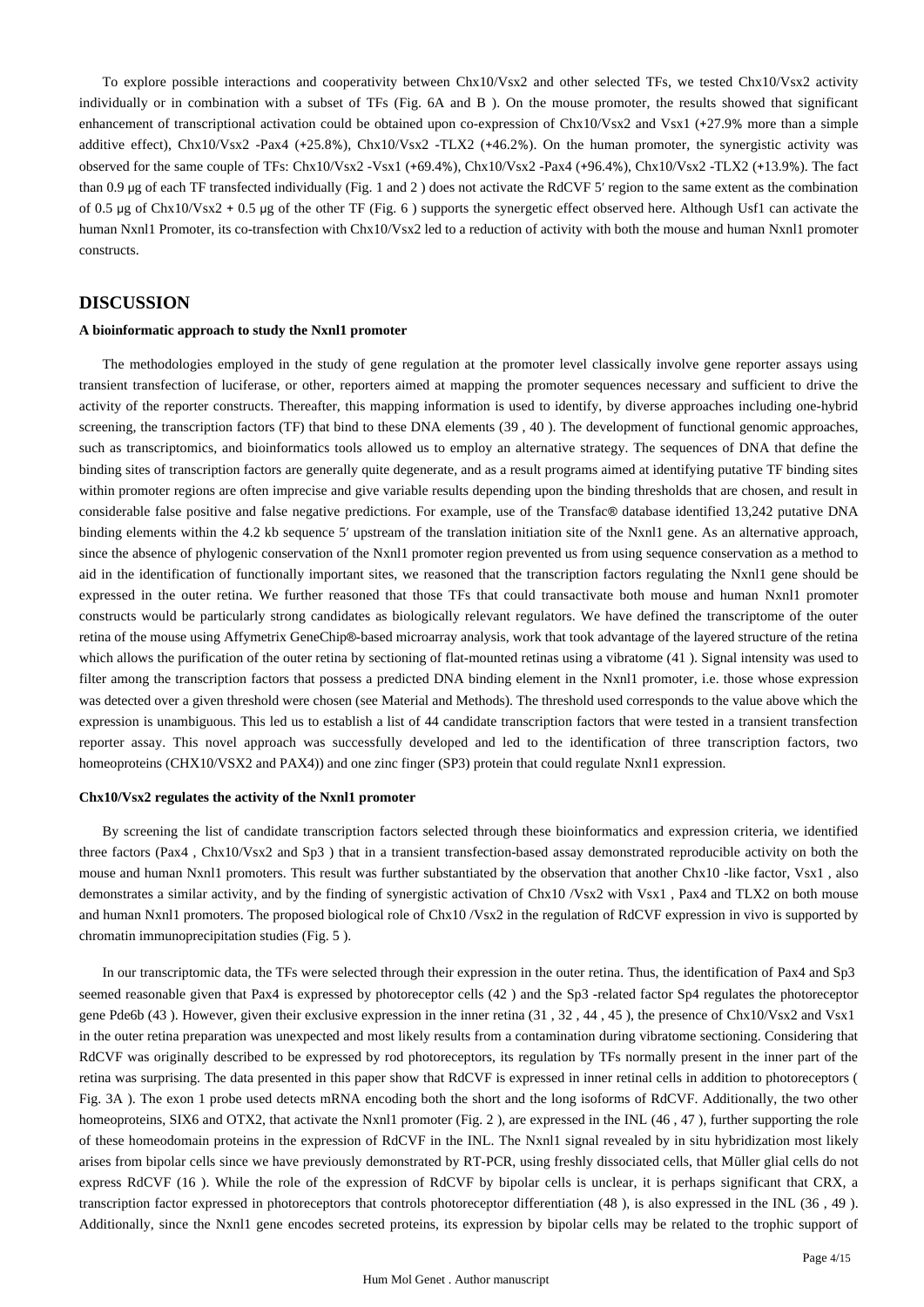neighboring cells. The data presented here are consistent with what we have previously reported in 2004, with a lower Nxnl1 signal in the inner retina (16 ).

#### **An alternative strategy for preventing central vision loss**

In the rd1 mouse, a model of retinitis pigmentosa, the expression by rods of the trophic factor RdCVF is lost through their degeneration, but the reduction in its expression by bipolar cells results from a downregulation of its expression (Fig. 3B ). This phenomenon does not result from a decrease in Chx10 /Vsx2 expression (Fig. 4B, C ), nor of Vsx1 (data not shown). This observation indicates that Nxnl1 expression is rod-dependant, and suggests that cell-to-cell communication between photoreceptor cells and bipolar cells is needed to maintain Nxnl1 expression. As shown in figure 4B and C , it is possible that the increase of Chx10/Vsx2 expression by degenerating retina could represent a compensatory response for decreased photoreceptor-derived RdCVF, perhaps mediated by increasing the factors responsible for its expression by bipolar cells. This creates by extension an alternative therapeutic strategy aimed at recapitulation of RdCVF expression in the retina after rod degeneration by increasing its expression by bipolar cells. Such increased expression by bipolar cells could potentially sustain cones and thereby maintain central vision. This strategy is further substantiated by the finding that the injection of RdCVF protein in the P23H transgenic rat, a dominant model of rod-cone degeneration, not only protects the cones but preserves the cone ERG to an even greater extent (30 ). What could be the reason for the loss of expression of RdCVF by bipolar cells in the degenerating retina and what could be the best means to drive its expression after rod loss are matters for future research.

## **MATERIALS AND METHODS**

#### **Animals**

Care and handling of mice in these studies conformed to the rules established by the Association for Research in Vision and Ophthalmology. Retinal tissues were obtained from post natal (PN) 8 or 35 day C3H wt/wt, C3H rd1 /rd1 (50 ), BALB/c wt/wt, or BALB/c Nxnl 1−/− mice. Nxnl 1−/− mice were created by homologous recombination of the entire exon 1, which encodes the short isoform of RdCVF and the N-terminal part of RdCVFL, on a pure BALB/c background (Cronin et al., in revision). Animals were sacrificed and eyes were removed for in situ hybridization as described.

#### **Promoter Reporter Plasmids Construction**

The sequence upstream to ATG of both mouse and human nucleoredoxin-like 1 genes were cloned into the luciferase reporter plasmid pGL4.17 (Promega) using blunt-end cloning at the EcoRV site for the mouse 4.136 kb (chr8:74090479+74094614 at UCSC genome browser) 5′ sequence of and with the gateway technology (Invitrogen) for 2.133 kb (chr19:17432676−17434808 at UCSC genome browser) of the 5′ human NXNL1 sequence. Mouse genomic DNA was amplified by PCR with Pfx High fidelity polymerase (Invitrogen) using conditions provided by the supplier (Primers: Reverse 5′-GGTAGCAGTATGCAAGGAGCTG-3′/Forward 5′ -GAGCACACAGCTGAGAC CGCAGGTACCGC-3′). For the human promoter construct, the pGL4.17 vector was converted into a gateway destination vector by introducing a cassette containing the att R sites flanking the ccd B gene into the multiple cloning sites. A DNA fragment corresponding to the human 5′ sequence was obtained by PCR with Platinium Taq DNA Polymerase High Fidelity (Invitrogen) with human genomic DNA as template. Primers were designed to amplify the 5′ upstream region of the NXNL1 gene, and the att B sites were incorporated into the forward (att B site 5′-GGGGACAAGTTTGTACAAAAAAGCAGGCT-3′) and the reverse (att B site 5′-GGGGACCACTTTGTACAAGAAAGCTGGGT-3′) primers. The PCR reactions were subjected to a hot start of 5 min at 94°C prior to the addition of the polymerase followed by 7 cycles of amplification: denaturing for 25 sec at 94°C, annealing for 7 min at 66°C, 35 cycles amplification: denaturing for 25 sec at 94°C, annealing for 30 sec to 7 min at 60°C and a final extension at 66°C for 10 min (Primers: Reverse 5′-GGCGGTAAC CTGGGTTGGGTGCTGGGGAC-3′/Forward 5′-CCTTGAAGTAACTAGTAGA GTCCATGTGA-3′). Positive clones were identified by restriction profiling and verified by DNA sequencing. DNA used for transient transfection was prepared using Qiagen plasmid maxi-prep according to the manufacturer's protocol.

#### **Expression plasmids for transcription factors**

Twenty one to 44 TFs come from a normalized neural retinal library. This mouse library was constructed using mRNA purified from neural retina of C57BL/6@N mice at 8 and 35 days post-natal by Cesium Chloride ultracentrifugation (51 ), followed by oligodT purification on oligoTex (Qiagen). The normalization was performed by Invitrogen and the normalized libraries in pCMVsport6 were swapped altogether into pEXP-cDNA3.1 (5.6 kb), by Gateway technology (Invitrogen). Large scale sequencing of this library was performed at the Genoscope (www.genoscope.cns.fr/spip/Mus-musculus-degeneration-of.html ) using the 5′ Sequencing primer: 5′ -TTAATACGACTCACTATAGGG-3′. Plasmids from neural retinal normalized library are identified by their identifying number in the Table 1 . Fifteen to 44 expression vectors were obtained from commercial sources. Gtf2i , Pcaf/Kat2b , Hand1 , Elk1 , SP1 , TLX2 and POU2F1 (Origene); Mtf1 , Deaf1 , Mef2a , Tcf12 , Sp3 , Alx4 , Smad4 and Rora (Invitrogen). The remaining 8 expression plasmids were generously provided by Ttf1 (I. Grummt), GATA4 (C. Asselin and W. L. Miller), Lhx3 (I. Bach), AR (H. Gronemeyer), ZEB1 (T.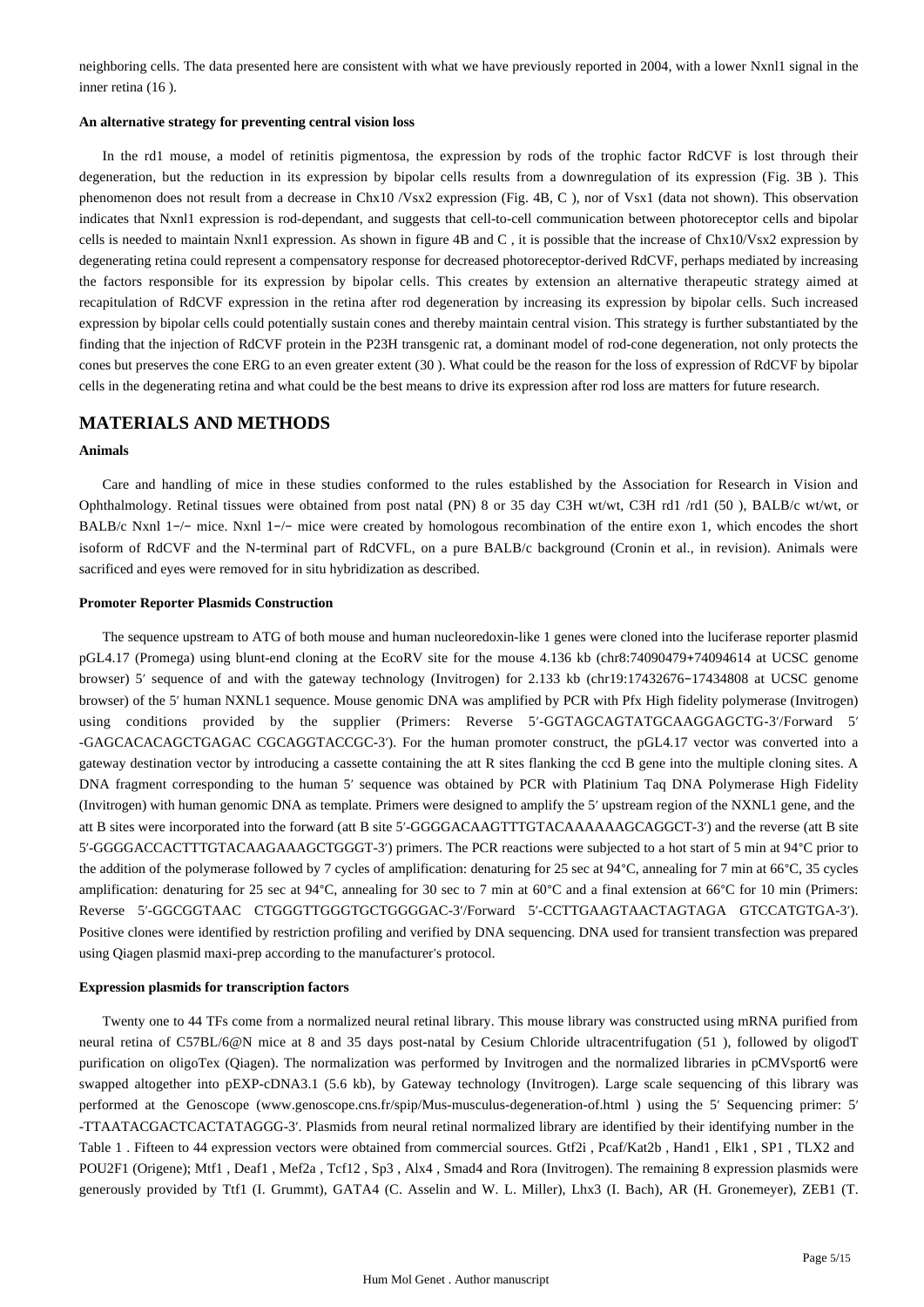Brabletz), Mnt (R.N. Eisenman), Pax4 (A. Mansouri) and Zic2 (Y. Yang). All expression vectors are driven by a CMV promoter except for AR (SV40 promoter). All plasmids were constructed from mouse sequences except SP1 , TLX2 , POU2F1 , AR and GATA4 derived from human sequence and ZEB1 from chicken.

#### **In silico identification of potential regulatory elements**

The analysis was performed on the Nxnl1 5' genomic region of 4.2 kb upstream of the translation initiation site to predict transcription factor binding elements potentially involved in the regulation of the expression of this gene. The TRANSFAC® professional database release 9.1 (http://www.biobase-international.com ) (52 , 53 ) and the MATCH program (54 , 55 ) were used with the profile containing the high quality matrices allowing the minimization of the false positive and false negative predictions.

#### **RNA purification**

The Cesium chloride  $(CsCl<sub>2</sub>)$  method used here was based on the protocol described by Glisin et al (51). RNA integrity was assessed by denaturant gel electrophoresis, using a method adapted from published procedures (56 –58 ).

#### **Transcriptomic analysis**

The neural retina was dissected as in (59 ) and the brain sample corresponds to the whole brain hemisphere including the cerebellum. The outer retinal cells of the C57/BL6@N at PN35 (n = 5) were isolated using vibratome sectioning as described previously (41 ). The RNA was purified by CsCl, ultracentrifugation as previously described and used to generate double-stranded cDNA, then transcribed in vitro to form biotin-labeled cRNA, fragmented and hybridized to the mouse Affymetrix U74v2 GeneChips® Array for 16 h at 45°C. Arrays were washed and stained using standard protocols (60 ). Scanned data (.DAT file) were captured by the Affymetrix GeneChip®. Laboratory Information Management System that allows for the average intensities for all probes cells (.CEL file). Quality control performed using RReportGenerator (61 ) confirmed that all arrays used in the study were of good and consistent quality (available on request). To select the transcription factors, a filter was used to retain 402 TFs with a signal intensity value superior to 40 units in the sample prepared from the outer retina at PN40 after normalization by Robust Multi-array Average (RMA) (62 ).

#### **Retinobase utilization**

Retinobase provides efficient access to the global expression profiles of genes from different tissues (Outer Retina, Neural Retina, and Brain) of C57/BL6@N mouse at PN35 (62 ). After connection on the site http://genoret.igbmc.fr/RetinoBase/TranscriptomicGraphManager.php using either Internet explorer or Mozilla firefox enter the user name [guest] and password [star128], 2- In "Experiment" select Exp-34:subPG161-NeuraleRetina-OuterRetina-Brain-PN35, 3- In "related Arraytype" select the Mouse Genome U74ABv2, 4- In the new link, select "Search Probesets", click on "Term search", enter a keyword or when known, the code of the gene and press "Search", 5- In the table, select first the gene which possesses an RMA profile and then select the RMA column (alternatively dChip), 6- In the new link, select "Graphes" and change the "graph type" radar to histogram, 7- Press "Get graph" to validate and see the results.

#### **Luciferase assay**

Griptite 293 MSR cells (Invitrogen) were cultivated with DMEM (Gibco) with 10 % BSA (Gibco), 600 μg/ml geneticin and subcultured a minimum of 3 passages after thawing before used. For transient transfection assays cells were seeded to 80–90 % confluency in 96-wells plates, then after overnight incubation were transfected with Lipofectamine 2000 (Invitrogen) following manufacturer instructions. Before transfection, the medium was replaced by 100 μl of OPTI-MEM (Invitrogen) without serum. For all transfection, the total quantity of DNA and the volume of reagents and medium added to each well were equalized. For testing candidate transcription factors, a reaction mixture containing 1 μg of DNA in 100 μl (Opti MEM/lipofectamine 2000) corresponding to of 0.1 μg of luciferase reporter, 0.0 to 0.9 μg of plasmids encoding for candidate TF, 0.0 to 0.9 μg of pcDNA3.1+ plasmid (empty vector) and 1ng of internal control pRL-TK (thymidine kinase promoter, Promega). We divided this transfection reaction in triplicates of 20 μl that were added to the cells in three wells. To assay for synergetic effect, a reaction mixture of 1.1 μg DNA in 100 μl (Opti MEM/lipofectamine 2000) containing 0.5 μg of individual transcription factor and 0.5 μg pcDNA3.1+ or, alternatively 0.5 μg TF#1 + 0.5 μg TF#2 was mixed with 0.1 μg of reporter plasmid and 1 ng of internal control plasmid pRL-TK. This reaction was used to perform triplicates. The cells were lysed with 45 μl of 1× passive lysis buffer (Promega) after 48 hours of culture. To measure luciferase activity using Dual Luciferase assay (Promega), 50 μl of firefly luciferase reagent and 50 μl of Renilla luciferase reagent were subsequently injected to 20 μl of cell lysate in each well and recorded using a luminometer (MicroLumat Plus LB 96V, Berthold) after 2 sec delay for 10 sec. Each experiment was repeated independently three times.

#### **In situ hybridization and immunostaining**

In situ hybridization was performed as described in Chotteau-Lelièvre et al. (63 ). Mouse eyes were fixed overnight in 4 % paraformaldehyde in PBS at 4°C, incubate 1 hour in 10 % sucrose/PBS and incubate overnight in again 20 % sucrose/PBS at 4°C. The eyes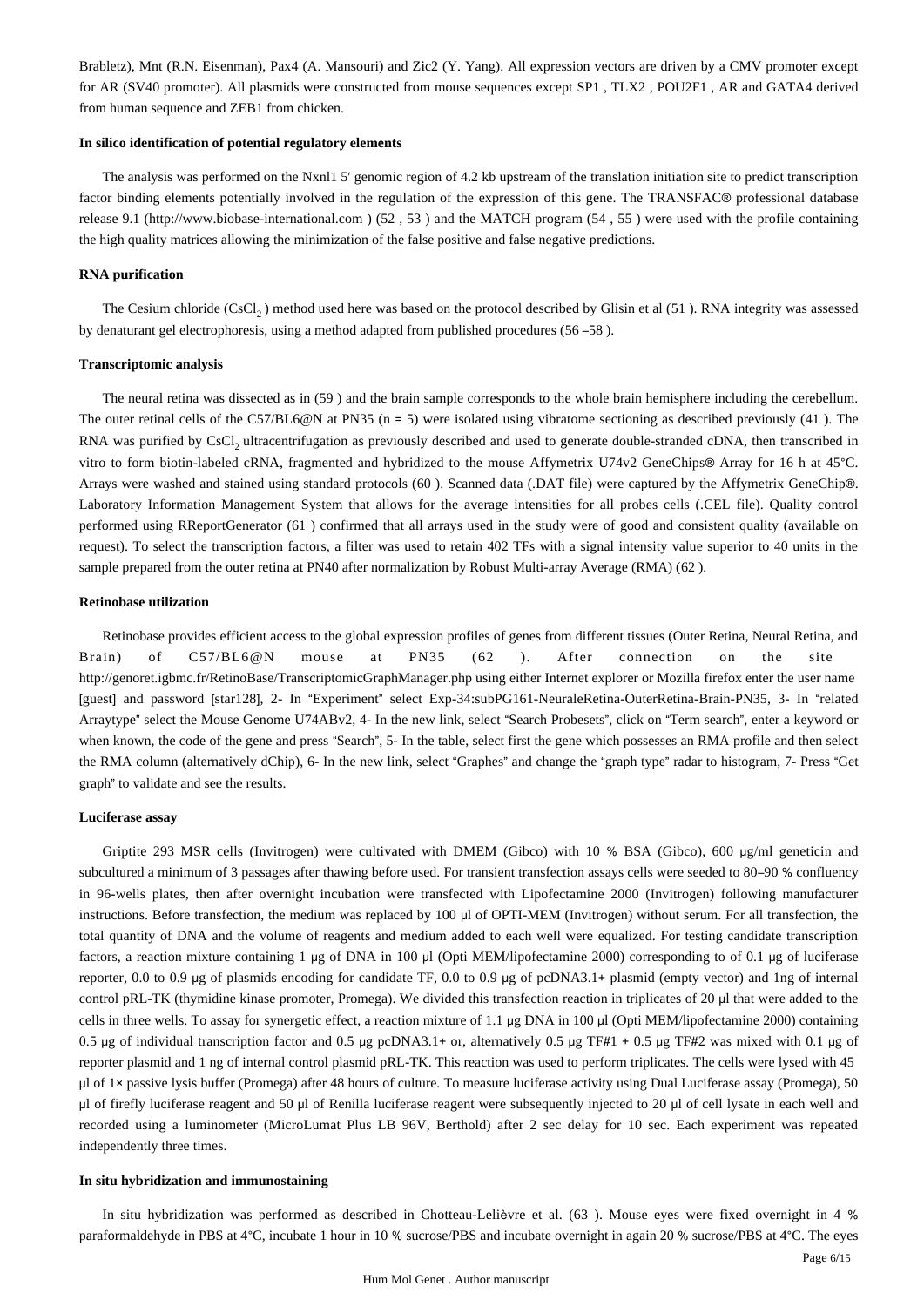were orientated and flash frozen in O.C.T (Shandon Cryomatrix, Thermo) using liquid nitrogen steam. In situ hybridization analysis was performed with digoxigenin-labeled riboprobes on 8 μm cryostat sagital section through the optic nerve. The Nxnl1 probe was generated from pGEM-T plasmid (Promega) into which a 332 bp fragment of mouse Nxnl1 exon 1 (Primers, 5′ -ATGGCATCTCTCTTCTCTGGACG-3′/5′-CCTCACCTCCTCAGTTCATCAT GG-3′). The plasmids were linearized with either SacII (sense probe) or SacI (antisense probe). Chx10/Vsx2 probes (Generously gift by Sandro Banfi, TIGEM) corresponding to the ORF of Chx10/Vsx2 , was linearized with NotI (sens probe) or EcoRI (antisens probe). Purification of the riboprobes was performed by size exclusion on a G-50 column (ProbeQuant, Amersham).

#### **Chromatin Immunoprecipitation**

The Chromatin Immunoprecipitation (ChIP) was performed as described previously (64 ) (65 ). Briefly, retinas from PN35 BALB/c wild-type (wt) mice were frozen on liquid nitrogen and kept at −80°C until use. Retina was cross-linked with ice-cold 4 % formaldehyde in phosphate-buffered saline (PBS) for 30 min, rinsed in PBS, and sonicated in lysis buffer (1% SDS, 10 mM EDTA, 50 mM Tris-HCl pH 8.0) plus protease inhibitors (Sigma) to an average DNA size of 1 kb (Vibra Cell, Sonics and Materials Inc., Danbury, CT). The sonicated sample was centrifuged at 15,000 g for 10 min at 4°C, the supernatant, precleared with G-sepharose beads at room temperature (RT), was aliquoted to 100 μl (equivalent to 1 whole retina) and diluted to 1 ml with dilution buffer (1 % Triton X-100, 2 mM EDTA, 150 mM NaCl, 20 mM Tris-HCl pH 8.0). Each diluted sample was incubated for 1 h at RT with 5 μl of anti-CHX10/VSX2 N-terminal antibody (Exalpha Biologicals). Samples were centrifuged at 15,000 g for 10 min at 20°C, the supernatant mixed with 40 μl of protein G-Sepharose (Sigma), 200 μg of sonicated salmon sperm DNA and 2 mg of yeast tRNA (Invitrogen), and incubated for 1 hour at RT. Precipitates were washed sequentially for 10 min at RT in 1× TSEI (0.1 % SDS, 1 % Triton X-100, 2 mM EDTA, 20 mM Tris-HCl pH 8.0, 150 mM NaCl), 4× TSEII (0.1 % SDS, 1 % Triton X-100, 2 mM EDTA, 20 mM Tris-HCl pH 8.0, 500 mM NaCl), 1× buffer III (0.25 M LiCl, 1 % Nonidet P-40, 1 % deoxycholate, 1 mM EDTA, 10 mM Tris-HCl pH 8.0), and 3× TE (10 mM Tris-HCl pH 8.0, 1 mM EDTA). Samples were then eluted and cross-links reversed by overnight incubation at 65°C in 100 µl of elution buffer (1 % SDS, 0.1 M NaHCO<sub>3</sub>) and DNA fragments were purified by phenol-chlorophorm and resuspended in 100 μl de TE′ (10 mM Tris-HCl pH 8.0, 0.1 mM EDTA). PCR was used to amplify 2 μl of the final immunoprecipited material. The Primers used was 5′-CTGGTGGTGATG AAGATCTCGGCC-3′/5′ -GGGGAGCAG GTGCAGAGAATCTGAT- 3′ for the Nxnl1 promoter, 5′-GCCGAAATTTGGATTTA CGA-3′/5′ -TGGATGAGTGGGGAGAAAT C-3′ for the Vsx1 promoter and 5′-TTACTTGAGAGATCCTGACTCAACAATAA-3′/5′ -TCAATAACTGCCTTCA GAGAATCG-3′ for the β−Globin promoter. PCR reaction was performed in 25 μl for 94°C 3 min, 35× [94°C 30 sec-60°C 30 sec-72°C 1 min], 72°C 3 min.

#### **Reverse transcription and real-time PCR**

One μg of RNA was used for the retro transcription with Superscript II RNase H- (Invitrogen) following manufacturer instructions. The cDNA were purified by phenol-chloroform extraction and ethanol precipitation and dissolved in 50 μl of TE (10 mM Tris-HCl pH 8.0, 1 mM EDTA). For the real-time PCR (Light cycler, Roche), 2 μl of 1/10 cDNA were used in a 25 μl total volume containing H<sub>2</sub> O, 2.5 μM of each primer, 5× FastStart LCDNA master SYBER (Roche) and amplified for 1× 95°C 10 min, 35× [2 sec at 95°C; 5 sec at 60°C, 10 sec at 72°C]. The melting temperature was measured after 2 min at 95°C by increasing the temperature from 65°C to 95°C at a rate of + 0.1° C/sec. The primers used was 5′-TGCTGGCCTCGGAACTGCTCTT-3′/5′-AGGACGCTGGATCGGGAGTATGTC-3′ for the Chx10/Vsx2 and 5′-CCCCATCC CGAATCTCAATGAAGT-3′/5′-CAGGA CACGAAGTGAGAAGCCAGC-3′ for the Neuropilin 2 (Nrp2 ).

#### **Tissues Expression Profile bioinformatic analysis**

The expression profiles on the candidate TFs in Table 1 and 2 were analyzed with data available at NCBI. The count of EST for each gene was calculated for all tissues reported in unigene (e.g. Chx10/Vsx2 http://www.ncbi.nlm.nih.gov/UniGene/ESTProfileViewer.cgi?uglist=Mm.4405 ).

#### **Ackowledgements:**

We thank E. Clerin, N. Berdugo, M-L. Niepon, W. Raffelsberger, B. Kinzel, C. DaSilva, P. Winker, I. Grummt, C. Asselin, W. L. Miller, Ingolf Bach, H. Gronemeyer, T. Brabletz, R.N. Eisenman, A. Mansouri, Y. Yang, M. Mouradian, A. Chédotal, S. Banfi, T van Veen, and Fovea Pharmaceuticals. This work was supported by Inserm, CIFRE, ANR Chaire d'excellence, NIH, and EVI-GENORET.

**Footnotes: CONFLICTS OF INTEREST** No **ABBREVIATIONS** ChIP : Chromatin Immunoprecipitation HD : Homeodomain INL : Inner Nuclear Layer NR : Neural Retina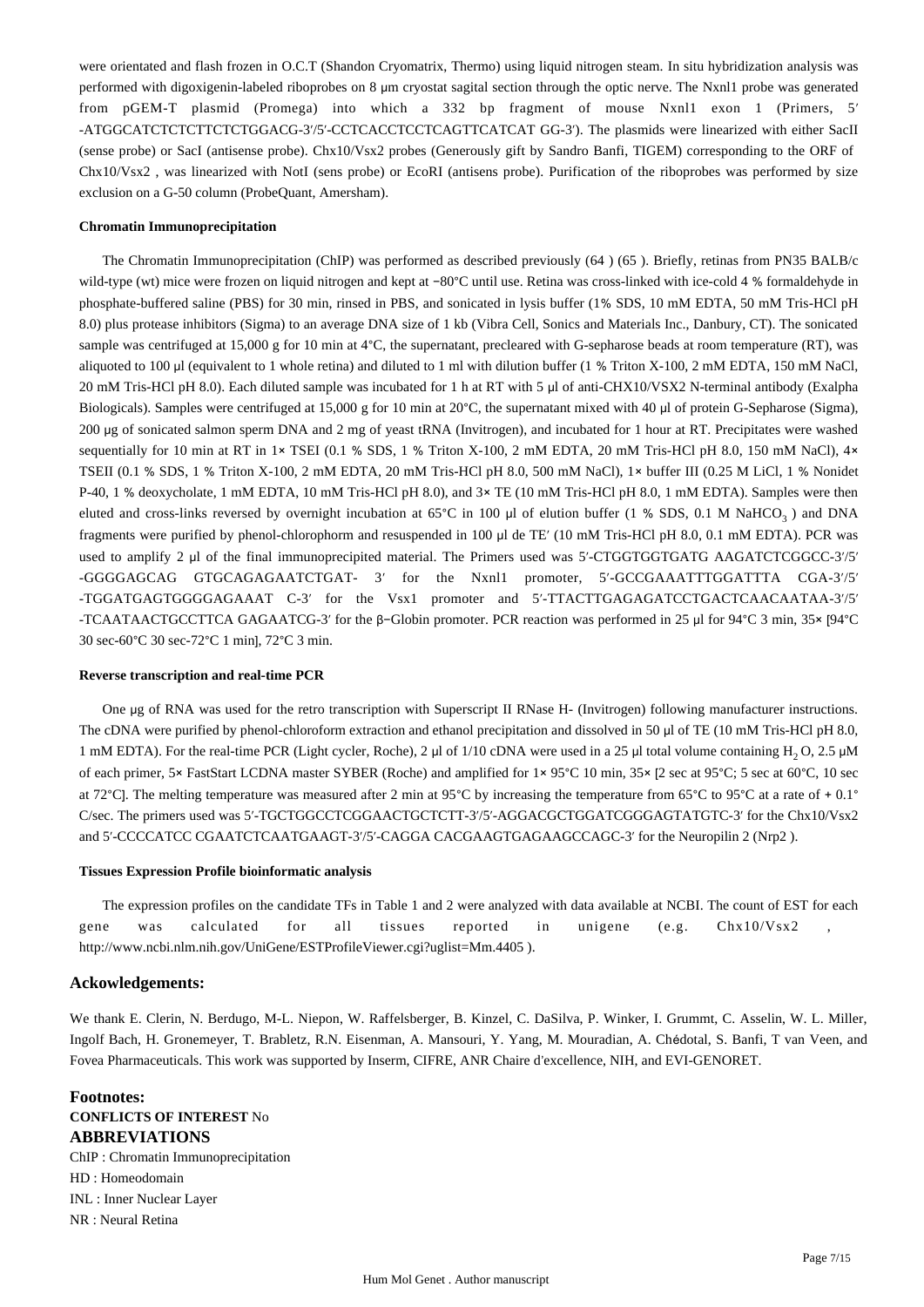ONL : Outer Nuclear Layer

OR : Outer Retina

PN : Post Natal

RdCVF : Rod-derived Cone Viability Factor

RP : Retinitis Pigmentosa

TF : Transcription Factor

wt : wild-type

## **References:**

- 1 . Delyfer MN , Leveillard T , Mohand-Said S , Hicks D , Picaud S , Sahel JA . 2004 ; Inherited retinal degenerations: therapeutic prospects . Biol Cell . 96 : 261 9
- 2 . Kajiwara K , Berson EL , Dryja TP . 1994 ; Digenic retinitis pigmentosa due to mutations at the unlinked peripherin/RDS and ROM1 loci . Science . 264 : 1604 8
- 3 . McLaughlin ME , Sandberg MA , Berson EL , Dryja TP . 1993 ; Recessive mutations in the gene encoding the beta-subunit of rod phosphodiesterase in patients with retinitis pigmentosa . Nat Genet . 4 : 130 - 4
- 4 . Rosenfeld PJ , Cowley GS , McGee TL , Sandberg MA , Berson EL , Dryja TP . 1992 ; A null mutation in the rhodopsin gene causes rod photoreceptor dysfunction and autosomal recessive retinitis pigmentosa . Nat Genet . 1 : 209 - 13
- 5 . al-Maghtheh M , Gregory C , Inglehearn C , Hardcastle A , Bhattacharya S . 1993 ; Rhodopsin mutations in autosomal dominant retinitis pigmentosa . Hum Mutat . 2 : 249 - 55
- 6 . McLaughlin ME , Ehrhart TL , Berson EL , Dryja TP . 1995 ; Mutation spectrum of the gene encoding the beta subunit of rod phosphodiesterase among patients with autosomal recessive retinitis pigmentosa . Proc Natl Acad Sci U S A . 92 : 3249 - 53
- 7 . Rosenfeld PJ , Hahn LB , Sandberg MA , Dryja TP , Berson EL . 1995 ; Low incidence of retinitis pigmentosa among heterozygous carriers of a specific rhodopsin splice site mutation . Investigative ophthalmology & visual science . 36 : 2186 - 92
- 8 . Chang GQ , Hao Y , Wong F . 1993 ; Apoptosis: final common pathway of photoreceptor death in rd, rds, and rhodopsin mutant mice . Neuron . 11 : 595 605
- 9 . Travis GH . 1998 ; Mechanisms of cell death in the inherited retinal degenerations . Am J Hum Genet . 62 : 503 8
- 10 . Bowes C , Li T , Danciger M , Baxter LC , Applebury ML , Farber DB . 1990 ; Retinal degeneration in the rd mouse is caused by a defect in the beta subunit of rod cGMP-phosphodiesterase . Nature . 347 : 677 - 80
- 11 . Carter-Dawson LD , LaVail MM , Sidman RL . 1978 ; Differential effect of the rd mutation on rods and cones in the mouse retina . Investigative ophthalmology & visual science . 17 : 489 - 98
- 12 . Farber DB . 1995 ; From mice to men: the cyclic GMP phosphodiesterase gene in vision and disease. The Proctor Lecture . Investigative ophthalmology & visual science .  $36 \cdot 263 - 75$
- 13 . Mohand-Said S , Hicks D , Dreyfus H , Sahel JA . 2000 ; Selective transplantation of rods delays cone loss in a retinitis pigmentosa model . Arch Ophthalmol . 118 : 807 11
- 14 . Mohand-Said S , Hicks D , Simonutti M , Tran-Minh D , Deudon-Combe A , Dreyfus H , Silverman MS , Ogilvie JM , Tenkova T , Sahel J . 1997 ; Photoreceptor transplants increase host cone survival in the retinal degeneration (rd) mouse . Ophthalmic Res . 29 : 290 - 7
- 15 . Hewitt AT , Lindsey JD , Carbott D , Adler R . 1990 ; Photoreceptor survival-promoting activity in interphotoreceptor matrix preparations: characterization and partial purification . Exp Eye Res . 50 : 79 - 88
- <sup>16</sup> 16 . Leveillard T, Mohand-Said S, Lorentz O, Hicks D, Fintz AC, Clerin E, Simonutti M, Forster V, Cavusoglu N, Chalmel F. 2004; Identification and characterization of rod-derived cone viability factor . Nat Genet . 36 : 755 - 9
- 17 . Oppenheim RW . 1989 ; The neurotrophic theory and naturally occurring motoneuron death . Trends Neurosci . 12 : 252 5
- 18 . Chalmel F , Leveillard T , Jaillard C , Lardenois A , Berdugo N , Morel E , Koehl P , Lambrou G , Holmgren A , Sahel JA . 2007 ; Rod-derived Cone Viability Factor-2 is a novel bifunctional-thioredoxin-like protein with therapeutic potential . BMC Mol Biol . 8 : 74 -
- 19 . Funato Y , Miki H . 2007 ; Nucleoredoxin, a novel thioredoxin family member involved in cell growth and differentiation . Antioxid Redox Signal . 9 : 1035 57
- 20 . Lillig CH , Holmgren A . 2007 ; Thioredoxin and related molecules--from biology to health and disease . Antioxid Redox Signal . 9 : 25 47
- 21 . Koharyova M , Kolarova M . 2008 ; Oxidative stress and thioredoxin system . Gen Physiol Biophys . 27 : 71 84
- 22 . Masutani H , Bai J , Kim YC , Yodoi J . 2004 ; Thioredoxin as a neurotrophic cofactor and an important regulator of neuroprotection . Mol Neurobiol . 29 : 229 42
- 23 . Nakamura H . 2004 ; Thioredoxin as a key molecule in redox signaling . Antioxid Redox Signal . 6 : 15 7
- 24 . Pekkari K , Holmgren A . 2004 ; Truncated thioredoxin: physiological functions and mechanism . Antioxid Redox Signal . 6 : 53 61
- 25 . Komeima K , Rogers BS , Lu L , Campochiaro PA . 2006 ; Antioxidants reduce cone cell death in a model of retinitis pigmentosa . Proc Natl Acad Sci U S A . 103 : 11300 - 5
- 26 . Fridlich R , Delalande F , Jaillard C , Lu J , Poidevin L , Cronin T , Perrocheau L , Millet-Puel G , Niepon ML , Poch O . 2009 ; The thioredoxin-like protein RdCVFL interacts with Tau and inhibits its phosphorylation in the retina . Mol Cell Proteomics . 8 : 1206 - 18
- 27 . Bennett J . 2005 ; Strategies for delivery of rod-derived cone viability factor . Retina . 25 : S47 -
- 28 . Tao W , Wen R , Goddard MB , Sherman SD , O'Rourke PJ , Stabila PF , Bell WJ , Dean BJ , Kauper KA , Budz VA . 2002 ; Encapsulated cell-based delivery of CNTF reduces photoreceptor degeneration in animal models of retinitis pigmentosa . Investigative ophthalmology & visual science . 43 : 3292 - 8
- 29 . Sieving PA , Caruso RC , Tao W , Coleman HR , Thompson DJ , Fullmer KR , Bush RA . 2006 ; Ciliary neurotrophic factor (CNTF) for human retinal degeneration: phase I trial of CNTF delivered by encapsulated cell intraocular implants . Proc Natl Acad Sci U S A . 103 : 3896 - 901
- 30 . Yang Y , Mohand-Said S , Danan A , Simonutti M , Fontaine V , Clerin E , Picaud S , Leveillard T , Sahel JA . 2009 ; Functional Cone Rescue by RdCVF Protein in a Dominant Model of Retinitis Pigmentosa . Mol Ther . 17 : 787 - 95
- 31 . Burmeister M, Novak J, Liang MY, Basu S, Ploder L, Hawes NL, Vidgen D, Hoover F, Goldman D, Kalnins VI. 1996; Ocular retardation mouse caused by Chx10 homeobox null allele: impaired retinal progenitor proliferation and bipolar cell differentiation . Nat Genet . 12 : 376 - 84
- 32 . Chow RL , Snow B , Novak J , Looser J , Freund C , Vidgen D , Ploder L , McInnes RR . 2001 ; Vsx1, a rapidly evolving paired-like homeobox gene expressed in cone bipolar cells . Mech Dev . 109 : 315 - 22
- 33 . Lupo G , Andreazzoli M , Gestri G , Liu Y , He RQ , Barsacchi G . 2000 ; Homeobox genes in the genetic control of eye development . The International journal of developmental biology . 44 : 627 - 36
- 34 . Greferath U , Grunert U , Wassle H . 1990 ; Rod bipolar cells in the mammalian retina show protein kinase C-like immunoreactivity . J Comp Neurol . 301 : 433 42
- 35 . Liang L , Sandell JH . 2008 ; Focus on molecules: homeobox protein Chx10 . Exp Eye Res . 86 : 541 2
- 36 . Liu IS , Chen JD , Ploder L , Vidgen D , van der Kooy D , Kalnins VI , McInnes RR . 1994 ; Developmental expression of a novel murine homeobox gene (Chx10): evidence for roles in determination of the neuroretina and inner nuclear layer . Neuron . 13 : 377 - 93
- 37 . Shen J , Samul R , Zimmer J , Liu H , Liang X , Hackett S , Campochiaro PA . 2004 ; Deficiency of neuropilin 2 suppresses VEGF-induced retinal neovascularization . Mol Med  $10 \cdot 12 = 8$
- 38 . Clark AM , Yun S , Veien ES , Wu YY , Chow RL , Dorsky RI , Levine EM . 2008 ; Negative regulation of Vsx1 by its paralog Chx10/Vsx2 is conserved in the vertebrate retina . Brain Res . 1192 : 99 - 113
- 39 . Hayashi T , Huang J , Deeb SS . 2000 ; RINX(VSX1), a novel homeobox gene expressed in the inner nuclear layer of the adult retina . Genomics . 67 : 128 39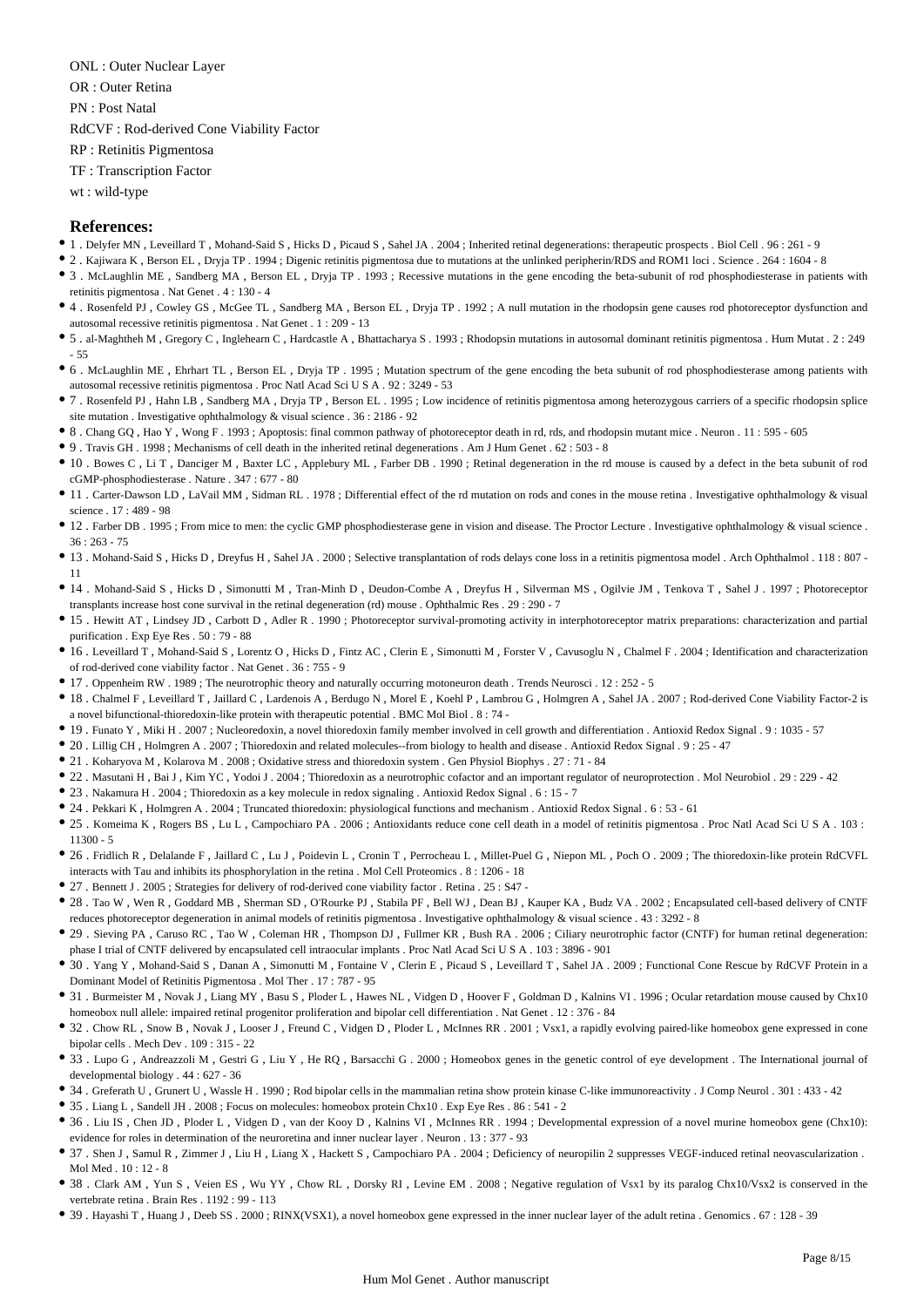- 40 . Kumar R , Chen S , Scheurer D , Wang QL , Duh E , Sung CH , Rehemtulla A , Swaroop A , Adler R , Zack DJ . 1996 ; The bZIP transcription factor Nrl stimulates rhodopsin promoter activity in primary retinal cell cultures . The Journal of biological chemistry . 271 : 29612 - 8
- 41 . Fontaine V , Kinkl N , Sahel J , Dreyfus H , Hicks D . 1998 ; Survival of purified rat photoreceptors in vitro is stimulated directly by fibroblast growth factor-2 . J Neurosci . 18 : 9662 - 72
- 42 . Rath MF , Bailey MJ , Kim JS , Coon SL , Klein DC , Moller M . 2009 ; Developmental and daily expression of the Pax4 and Pax6 homeobox genes in the rat retina: localization of Pax4 in photoreceptor cells . Journal of neurochemistry . 108 : 285 - 94
- 43 . Lerner LE , Gribanova YE , Whitaker L , Knox BE , Farber DB . 2002 ; The rod cGMP-phosphodiesterase beta-subunit promoter is a specific target for Sp4 and is not activated by other Sp proteins or CRX . The Journal of biological chemistry . 277 : 25877 - 83
- 44 . Hatakeyama J , Tomita K , Inoue T , Kageyama R . 2001 ; Roles of homeobox and bHLH genes in specification of a retinal cell type . Development . 128 : 1313 22
- 45 . Rowan S , Cepko CL . 2004 ; Genetic analysis of the homeodomain transcription factor Chx10 in the retina using a novel multifunctional BAC transgenic mouse reporter . Dev Biol . 271 : 388 - 402
- 46 . Toy J , Sundin OH . 1999 ; Expression of the optx2 homeobox gene during mouse development . Mech Dev . 83 : 183 6
- 47 . Alfano G , Vitiello C , Caccioppoli C , Caramico T , Carola A , Szego MJ , McInnes RR , Auricchio A , Banfi S . 2005 ; Natural antisense transcripts associated with genes involved in eye development . Hum Mol Genet . 14 : 913 - 23
- 48 . Furukawa T , Morrow EM , Cepko CL . 1997 ; Crx, a novel otx-like homeobox gene, shows photoreceptor-specific expression and regulates photoreceptor differentiation . Cell . 91 : 531 - 41
- 49 . Bibb LC , Holt JK , Tarttelin EE , Hodges MD , Gregory-Evans K , Rutherford A , Lucas RJ , Sowden JC , Gregory-Evans CY . 2001 ; Temporal and spatial expression patterns of the CRX transcription factor and its downstream targets. Critical differences during human and mouse eye development . Hum Mol Genet . 10 : 1571 - 9
- 50 . Viczian A , Sanyal S , Toffenetti J , Chader GJ , Farber DB . 1992 ; Photoreceptor-specific mRNAs in mice carrying different allelic combinations at the rd and rds loci . Exp Eye Res . 54 : 853 - 60
- 51 . Glisin V , Crkvenjakov R , Byus C . 1974 ; Ribonucleic acid isolated by cesium chloride centrifugation . Biochemistry . 13 : 2633 7
- 52 . Knuppel R , Dietze P , Lehnberg W , Frech K , Wingender E . 1994 ; TRANSFAC retrieval program: a network model database of eukaryotic transcription regulating sequences and proteins . J Comput Biol . 1 : 191 - 8
- 53 . Wingender E , Dietze P , Karas H , Knuppel R . 1996 ; TRANSFAC: a database on transcription factors and their DNA binding sites . Nucleic Acids Res . 24 : 238 41
- 54 . Kel AE , Gossling E , Reuter I , Cheremushkin E , Kel-Margoulis OV , Wingender E . 2003 ; MATCH: A tool for searching transcription factor binding sites in DNA sequences . Nucleic Acids Res . 31 : 3576 - 9
- 55 . Lardenois A , Chalmel F , Bianchetti L , Sahel JA , Leveillard T , Poch O . 2006 ; PromAn: an integrated knowledge-based web server dedicated to promoter analysis . Nucleic Acids Res . 34 : W578 - 83
- 56 . Goldberg DA . 1980 ; Isolation and partial characterization of the Drosophila alcohol dehydrogenase gene . Proc Natl Acad Sci U S A . 77 : 5794 8
- 57 . Lehrach H , Diamond D , Wozney JM , Boedtker H . 1977 ; RNA molecular weight determinations by gel electrophoresis under denaturing conditions, a critical reexamination . Biochemistry . 16 : 4743 - 51
- 58 . Rosen KM , Lamperti ED , Villa-Komaroff L . 1990 ; Optimizing the northern blot procedure . Biotechniques . 8 : 398 403
- 59 . Mohand-Said S , Deudon-Combe A , Hicks D , Simonutti M , Forster V , Fintz AC , Leveillard T , Dreyfus H , Sahel JA . 1998 ; Normal retina releases a diffusible factor stimulating cone survival in the retinal degeneration mouse . Proc Natl Acad Sci U S A . 95 : 8357 - 62
- 60 . Lockhart DJ , Dong H , Byrne MC , Follettie MT , Gallo MV , Chee MS , Mittmann M , Wang C , Kobayashi M , Horton H . 1996 ; Expression monitoring by hybridization to high-density oligonucleotide arrays . Nat Biotechnol . 14 : 1675 - 80
- 61 . Raffelsberger W , Krause Y , Moulinier L , Kieffer D , Morand AL , Brino L , Poch O . 2008 ; RReportGenerator: automatic reports from routine statistical analysis using R . Bioinformatics (Oxford, England) . 24 : 276 - 8
- 62 . Kalathur RK , Gagniere N , Berthommier G , Poidevin L , Raffelsberger W , Ripp R , Leveillard T , Poch O . 2008 ; RETINOBASE: a web database, data mining and analysis platform for gene expression data on retina . BMC genomics . 9 : 208 -
- 63 . Chotteau-Lelievre A , Dolle P , Gofflot F . 2006 ; Expression analysis of murine genes using in situ hybridization with radioactive and nonradioactively labeled RNA probes . Methods Mol Biol . 326 : 61 - 87
- 64 . Pattenden SG , Klose R , Karaskov E , Bremner R . 2002 ; Interferon-gamma-induced chromatin remodeling at the CIITA locus is BRG1 dependent . Embo J . 21 : 1978 86
- 65 . Dorval KM , Bobechko BP , Fujieda H , Chen S , Zack DJ , Bremner R . 2006 ; CHX10 targets a subset of photoreceptor genes . The Journal of biological chemistry . 281  $.744 - 51$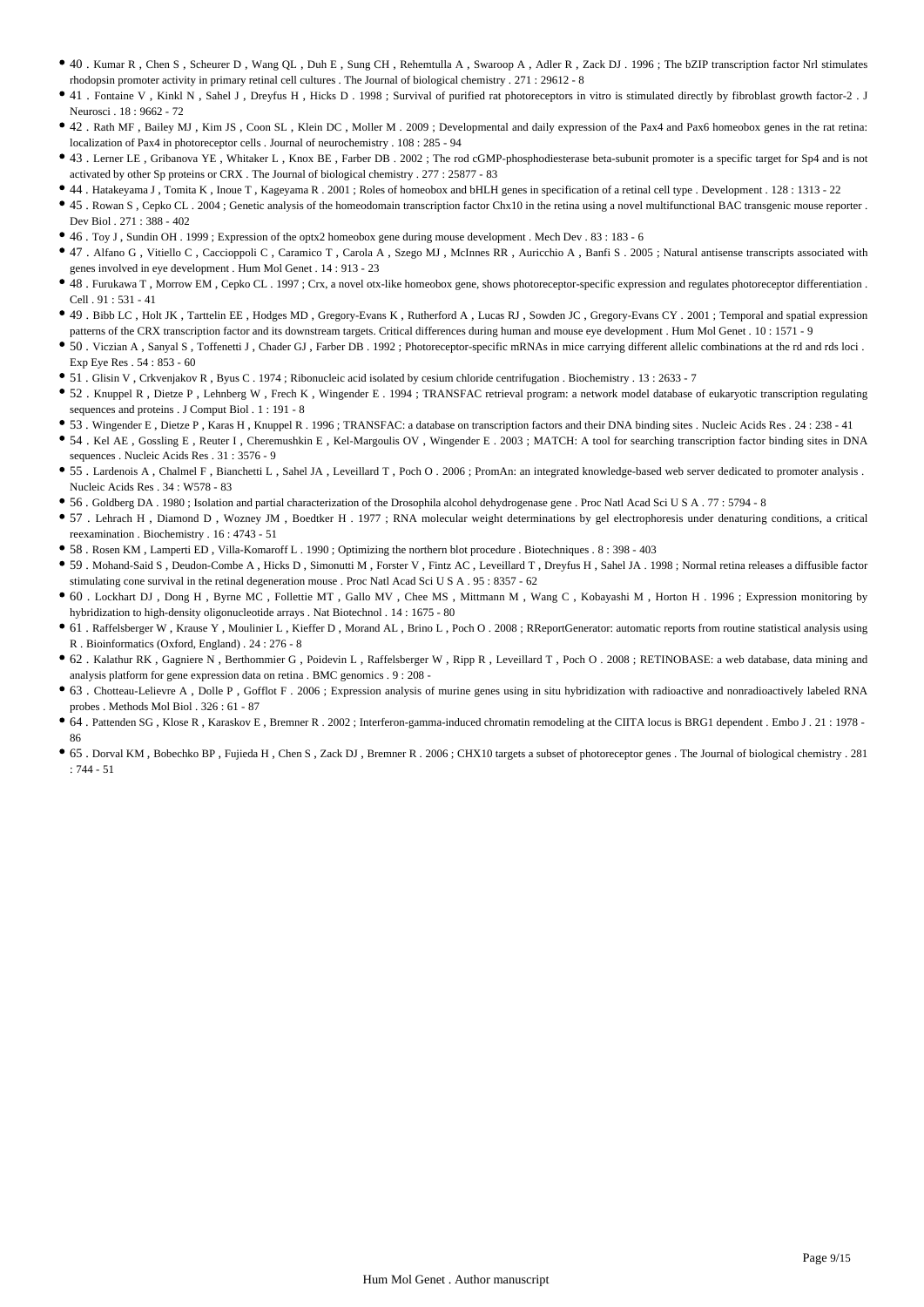Transcription factors activity on both mouse and human Nxnl1 promoter constructs. (A) Assay with the murine 4.2 kb Nxnl1 5′ upstream region. (B) Assay with the human 2.1 kb NXNL1 5′ upstream region. The TFs were tested by transient transfection of 0.3, 0.6 and 0.9 μg of plasmid coding for each candidate TFs and 0.1 μg of reporter plasmid in HEK 293 cells and assessed by dual luciferase assays. The results were normalized by using an internal control plasmid (Renilla) driven by the thymidin kinase promoter. Each experiment was repeated in triplicate.  $p < 0.001$  (\*\*\*);  $p < 0.01$  (\*\*);  $p < 0.05$  (\*).

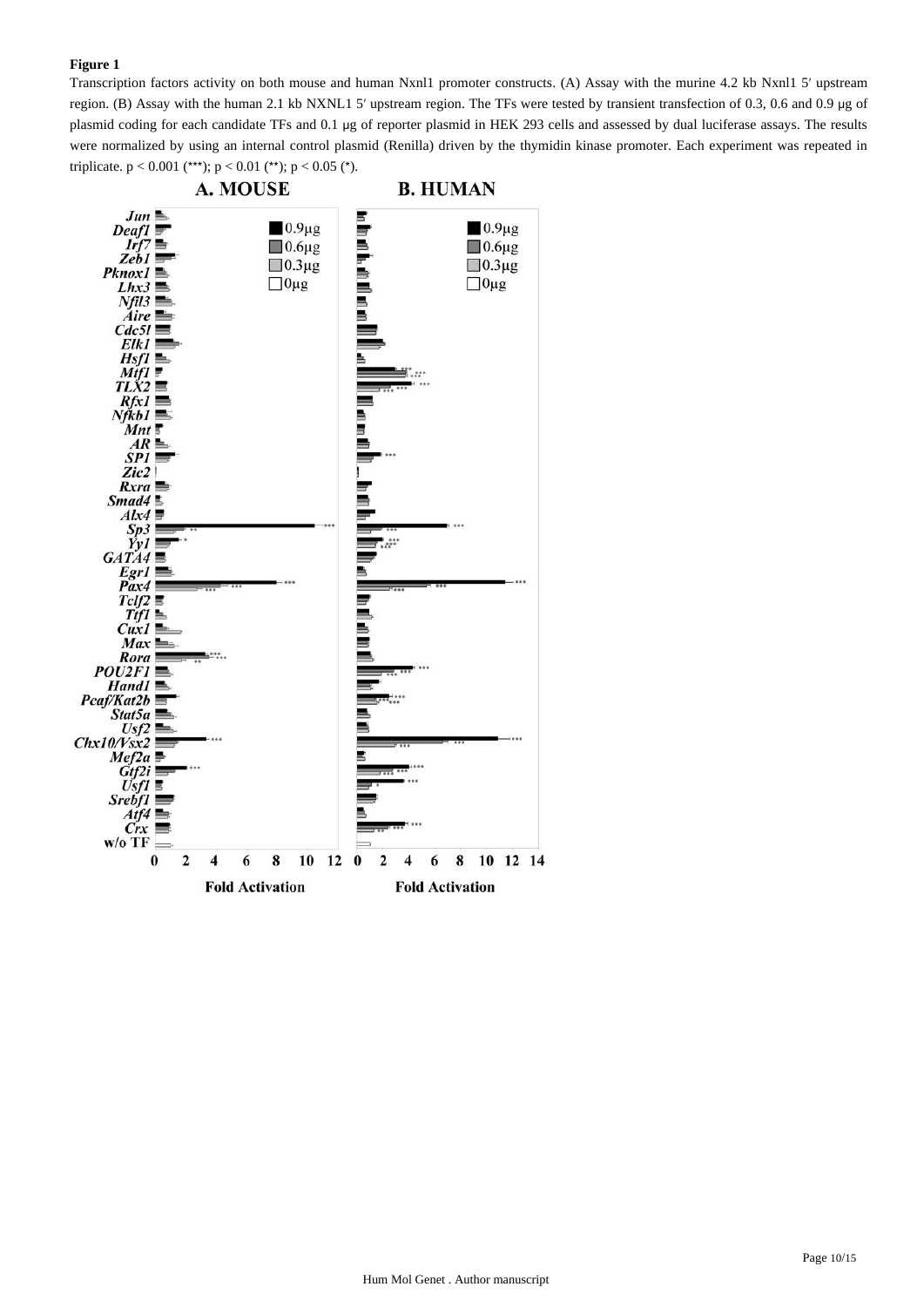Activity of retinally-expressed homeogenes on mouse and human Nxnl1 promoters.constructs (A) Activity of homeogenes on mouse Nxnl1 promoter, and (B) on human NXNL1 promoter. The HD TFs were tested by transient transfection of 0.3, 0.6 and 0.9 μg of plasmid coding for each candidate HDs TF and 0.1 μg of reporter plasmid in HEK 293 cells and assessed by dual luciferase assays. The results were normalized by using an internal control plasmid (Renilla) driven by the thymidin kinase promoter. Each experiment was repeated in triplicate. p < 0.001 (\* \*\*);  $p < 0.01$  (\*\*);  $p < 0.05$  (\*).



### **Figure 3**

Nxnl1 is expressed in the outer and inner retina. (A) In situ hybridization and immunolocalization of PKCα (red) on Nxnl1 +/+ or Nxnl1 −/− retinal sections from mice at PN35. (B) In situ hybridization and immunolocalization of PKCα (red) on rd1 mice at PN8 and PN35 aligned at the INL level. Nuclei stained with DAPI (blue). ONL, Outer Nuclear Layer; INL, Inner Nuclear Layer. AS, antisense and S, sense riboprobes. Bar scale 50 μm.

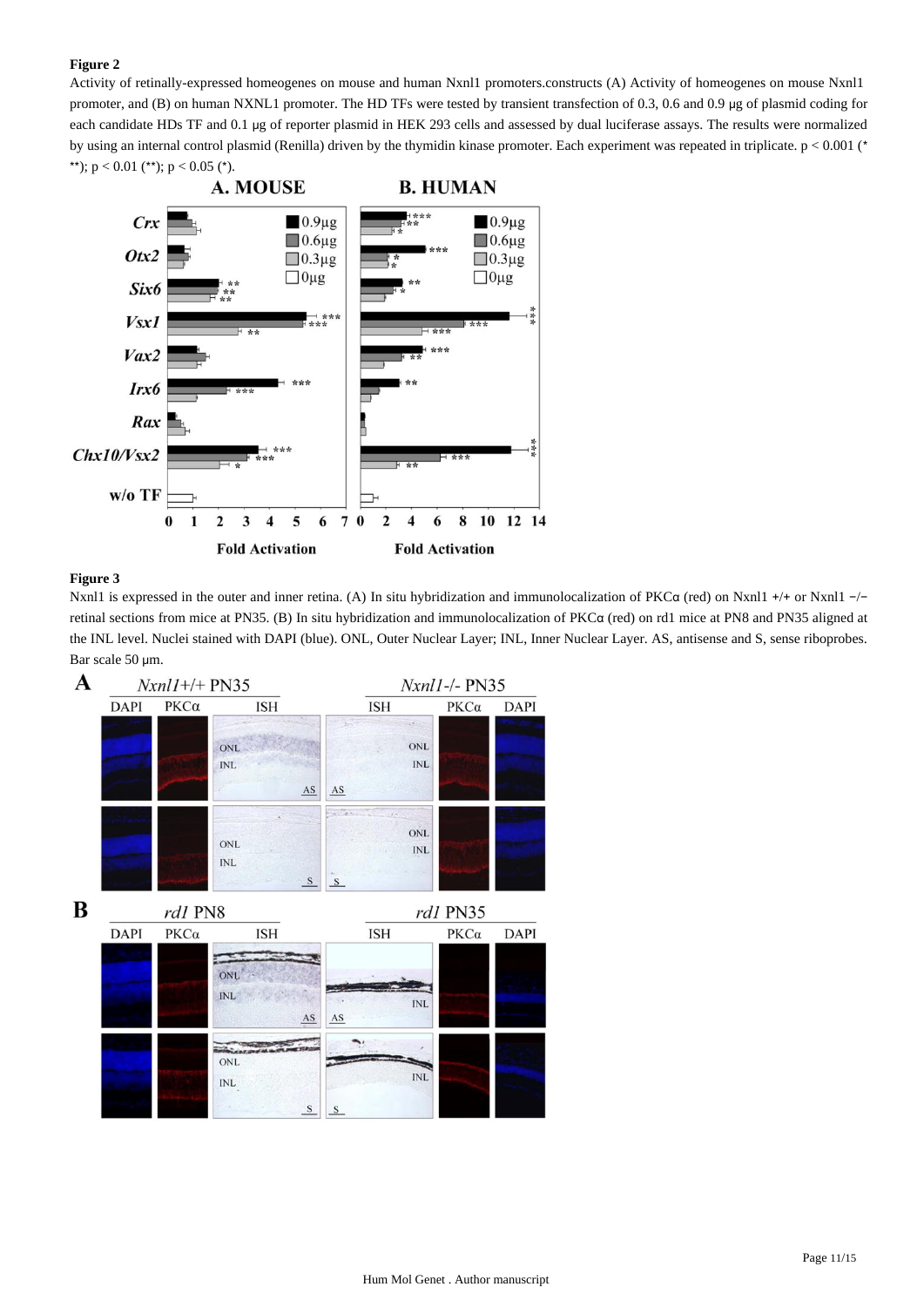Chx10/Vsx2 expression profile on Nxnl1 +/+, Nxnl1 −/− and rd1 mouse retinas at postnatal 8 and 35. (A) In situ hybridization on Nxnl1 +/+ or Nxnl1 −/− retinas at PN35. (B) In situ hybridization on rd1 mice at PN35 or PN8 and wt at PN35, aligned at the INL level. (C) Relative gene expression level in wild type mice and rd1 at PN35. Nrp2 , neuropilin 2 (Mm.266341). Nuclei are stained with DAPI (blue). ONL, Outer Nuclear Layer; INL, Inner Nuclear Layer. AS, antisense and S, sense riboprobes. Bar scale 50 μm. p < 0.001 (\*\*\*).

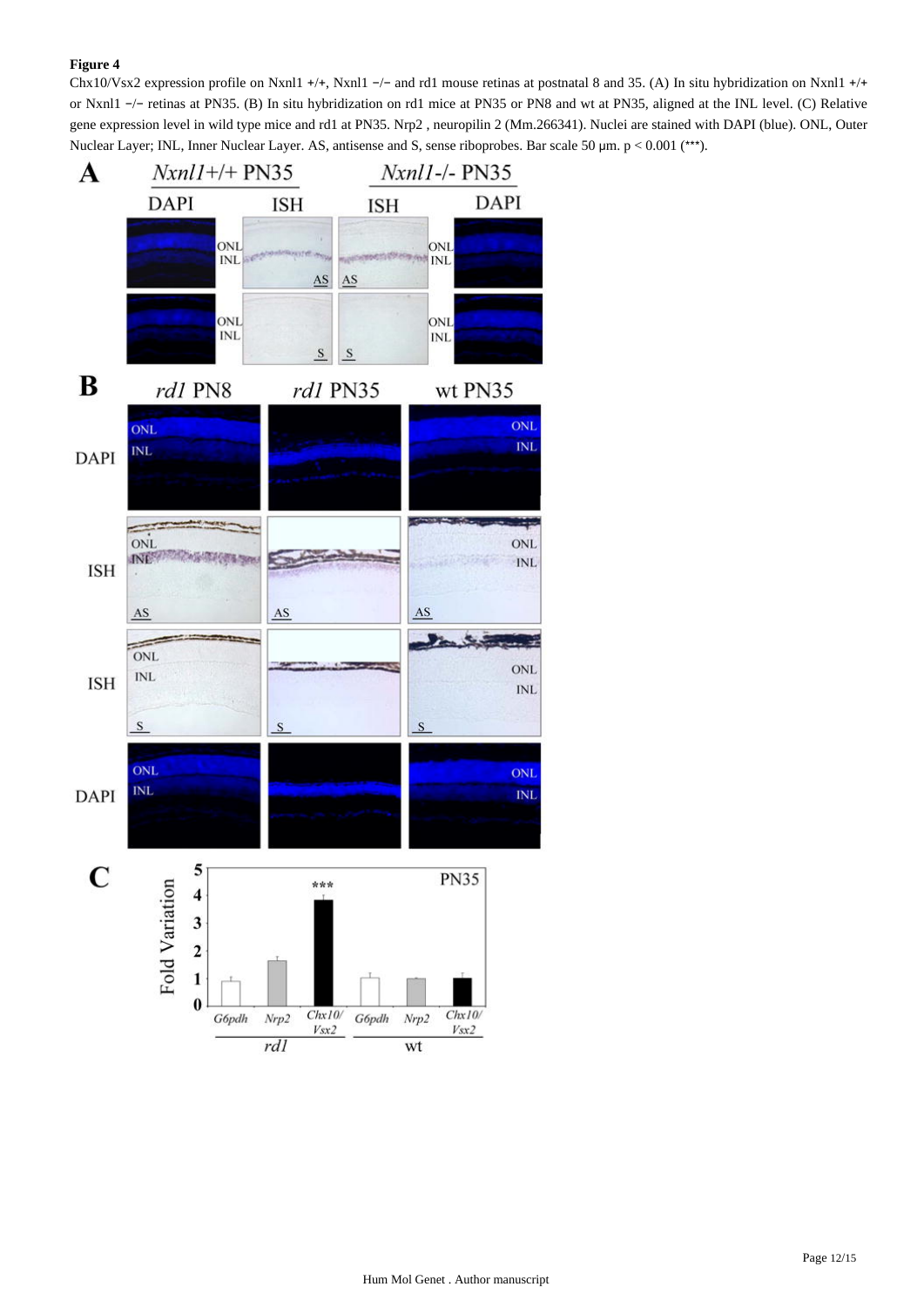CHX10/VSX2 binds to the Nxnl1 promoter in vivo shown by chromosome immunoprecipitation assay (ChIP). ChIP was done with wild-type mouse retina. +Ab, anti-CHX10/VSX2 antibodies. −Ab: no antibody, Input: mouse genomic DNA. Mock: without mouse genomic DNA. Vsx1 and β-Globin (β-Glo ) promoters amplification were used as positive and negative controls, respectively.



### **Figure 6**

Chx10/Vsx2 acts with other transcription factors to synergistically activate the Nxnl1 promoter. Activity of the Chx10/Vsx2 with Vsx1 , Pax4 , TLX2 , Usf1 , Sp3 and Yy1 TFs on the (A) mouse and (B) on human Nxnl1 promoter. Activity tested by transient transfection in HEK 293 cells with dual luciferase assay. 0.5 μg of each TF was tested individually or paired with 0.5 μg of Chx10 /Vsx2 in cotransfection assays with 0.1 μg of reporter plasmid. The results are expressed as percentage of synergistic activation over the sum of both TFs when tested individually. The results were normalized by internal control (Renilla) driven by the thymidine kinase promoter. Each experiment was repeated in triplicate.

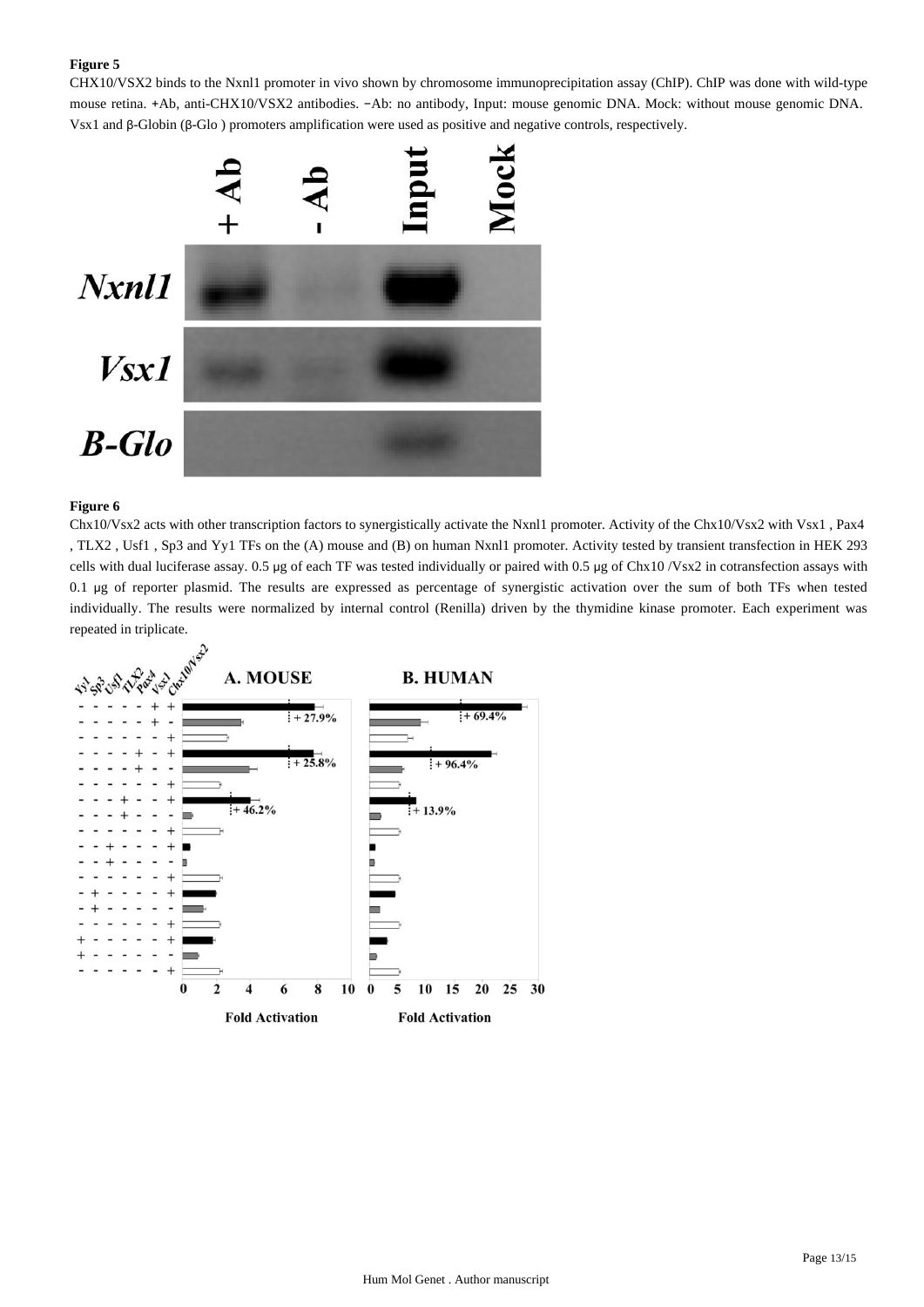## **Table 1**

Expression level of the transcription factors selected in the study.

|                               |                                                                            |                    |                                  | <b>Signal Intensity (RMA)</b> |                      |               | <b>Tissue</b> |           |                                          |
|-------------------------------|----------------------------------------------------------------------------|--------------------|----------------------------------|-------------------------------|----------------------|---------------|---------------|-----------|------------------------------------------|
| <b>Gene ID NCBI Gene Name</b> |                                                                            |                    | <b>Gene Symbol Probe Set ID</b>  | OR                            | <b>NR</b>            |               |               |           | Brain OR/NR $\leq 5$ > 5 ND Clone Number |
| 1406                          | cone-rod homeobox containing gene                                          | <b>Crx</b>         | 99900_at                         | 1496.55 1028.57 138.36        |                      |               | 1.45          | $\bullet$ | LA0AAA31YM07                             |
| 11911                         | activating transcription factor 4                                          | Atf4               | 100599_at                        | 1162.04 834.98 526.77         |                      |               | 1.39          | $\bullet$ | LA0AAA82YD23                             |
| 20787                         | sterol regulatory element binding transcription factor 1                   | Srebf1             | 93264_at                         | 603.15                        | 620.27 344.61        |               | 0.97          | $\bullet$ | 3030000054066890                         |
| 22278                         | upstream transcription factor 1                                            | Usf1               | 93655_at                         | 509.79                        | 502.43 565.12        |               | 1.01          | $\bullet$ | LA0AAA18YG17                             |
| 14886                         | general transcription factor II I                                          | Gtf2i              | 94295_at                         | 490.59                        | 657.20 443.33        |               | 0.75          | $\bullet$ | O-MC203628                               |
| 17258                         | myocyte enhancer factor 2A                                                 | Mef <sub>2a</sub>  | 93852_at                         | 467.42                        | 256.30 334.67        |               | 1.82          | $\bullet$ | I-4979487                                |
| 12677                         | visual system homeobox 2/C. elegans ceh-10 homeo domain containing homolog | Chx10/Vsx2         | 101127_at                        | 422.56                        | 676.39 174.46        |               | 0.62          | $\bullet$ | LA0AAA60YM14                             |
| 22282                         | upstream transcription factor 2                                            | Usf <sub>2</sub>   | 103013_at                        | 403.89                        | 381.70 336.32        |               | 1.06          | $\bullet$ | LA0AAA14YJ06                             |
| 20850                         | signal transducer and activator of transcription 5A                        | Stat5a             | 100422_i_at 348.98               |                               | 393.99 275.96        |               | 0.89          | $\bullet$ | LA0AAA118YN05                            |
| 18519                         | p300/CBP-associated factor                                                 | Pcaf/Kat2b         | 104070_at                        | 347.69                        | 270.53 107.61        |               | 1.29          |           | O-MC206206                               |
| 15110                         | heart and neural crest derivatives expressed transcript 1                  | Hand1              | 92766_at                         |                               | 298.25 272.02 275.05 |               | 1.10          |           | • O-MC201881                             |
| 18986                         | POU domain, class 2, transcription factor 1                                | Pou <sub>2f1</sub> | 102894_g_at 287.05               |                               | 198.01 105.69        |               | 1.45          | $\bullet$ | O-SC321473                               |
| 19883                         | RAR-related orphan receptor alpha                                          | Rora               | 101889_s_at 250.18 246.88 130.27 |                               |                      |               | 1.01          | $\bullet$ | I-3592667                                |
| 17187                         | Max protein                                                                | Max                | 99095_at                         | 249.53                        | 168.31 128.92        |               | 1.48          | $\bullet$ | LA0AAA9YP20                              |
| 13047                         | cut-like 1                                                                 | Cutl1/Cux1         | 98073_at                         | 244.28                        | 247.43 245.71        |               | 0.99          | $\bullet$ | LA0AAA19YG15                             |
| 22130                         | transcription termination factor 1                                         | Ttf1               | 96435_at                         |                               | 242.04 200.37 165.17 |               | 1.21          | $\bullet$ | pEGFP-C1-TTF1                            |
| 21406                         | transcription factor 12                                                    | Tcf12              | 98981_s_at                       | 230.07                        | 183.68 127.60        |               | 1.25          |           | I-5345693                                |
| 18506                         | paired box gene 4                                                          | Pax4               | 99908_at                         | 223.70                        | 212.43 236.84        |               | 1.05          |           | • $pCMV5-Pax4$                           |
| 13653                         | early growth response 1                                                    | Egr1               | 98579_at                         | 222.67                        | 147.48 210.74        |               | 1.51          |           | LA0AAA78YH20                             |
| 14463                         | GATA binding protein 4                                                     | Gata4              | 102713_at                        | 212.37                        | 206.01 222.56        |               | 1.03          |           | • pCDNA3-GATA4                           |
| 22632                         | YY1 transcription factor                                                   | Yy1                | 98767_at                         | 212.22                        | 207.68 170.07        |               | 1.02          | $\bullet$ | LA0AAA124YE13                            |
| 20687                         | trans-acting transcription factor 3                                        | Sp3                | 96192_at                         | 207.29                        | 155.13 103.29        |               | 1.34          |           | I-5323205                                |
| 11695                         | aristaless 4                                                               | Alx4               | 101622_at                        | 205.97                        | 207.49 210.68        |               | 0.99          |           | I-6506755                                |
| 17128                         | MAD homolog 4 (Drosophila)                                                 | Smad4              | 160440_at                        | 193.88                        | 170.61 112.18        |               | 1.14          | $\bullet$ | I-6313280                                |
| 20181                         | retinoid X receptor alpha                                                  | Rxra               | 92235_g_at                       | 178.40                        | 153.92 167.35        |               | 1.16          | $\bullet$ | LA0AAA26YE01                             |
| 22772                         | Zic finger protein of the cerebellum 2                                     | Zic2               | 98844_at                         | 172.96                        | 194.99 186.02        |               | 0.89          | $\bullet$ | pcDNA-Zic2                               |
| 20683                         | trans-acting transcription factor 1                                        | Sp1                | 100032_at                        | 163.35                        | 123.95 100.51        |               | 1.32          |           | O-SC101137                               |
| 11835                         | androgen receptor                                                          | Ar                 | 92667_at                         | 150.68                        | 134.52 145.60        |               | 1.12          |           | $\cdot$ pSG5-Ar                          |
| 17428                         | max binding protein                                                        | Mnt                | 92300_at                         | 149.80                        | 176.99 154.56        |               | 0.85          |           | pRc/CMV-Mnt                              |
| 18033                         | nuclear factor of kappa light chain gene enhancer in B-cells 1, p105       | Nfkb1              | 98427_s_at                       | 149.05                        |                      | 166.08 155.34 | 0.90          | $\bullet$ | LA0AAA79YO10                             |
| 19724                         | regulatory factor X, 1 (influences HLA class II expression)                | Rfx1               | 99880_at                         | 146.38                        | 117.93 105.17        |               | 1.24          |           | LA0AAA111YO22                            |
| 21909                         | T-cell leukemia, homeobox 2                                                | T <sub>1x2</sub>   | 97679_at                         | 146.02                        | 159.19 136.67        |               | 0.92          |           | $\cdot$ O-SC123839                       |
| 17764                         | metal response element binding transcription factor 1                      | Mtf1               | 100018_at                        | 144.31                        | 161.30 138.83        |               | 0.89          | $\bullet$ | I-4210829                                |
| 15499                         | heat shock factor 1                                                        | Hsf1               | $100451$ _at                     | 144.31                        | 129.06 108.95        |               | 1.12          |           | LA0AAA40YJ15                             |
| 13712                         | ELK1, member of ETS oncogene family                                        | Elk1               | 96593_at                         | 139.54 128.23 146.58          |                      |               | 1.09          |           | O-MC201893                               |